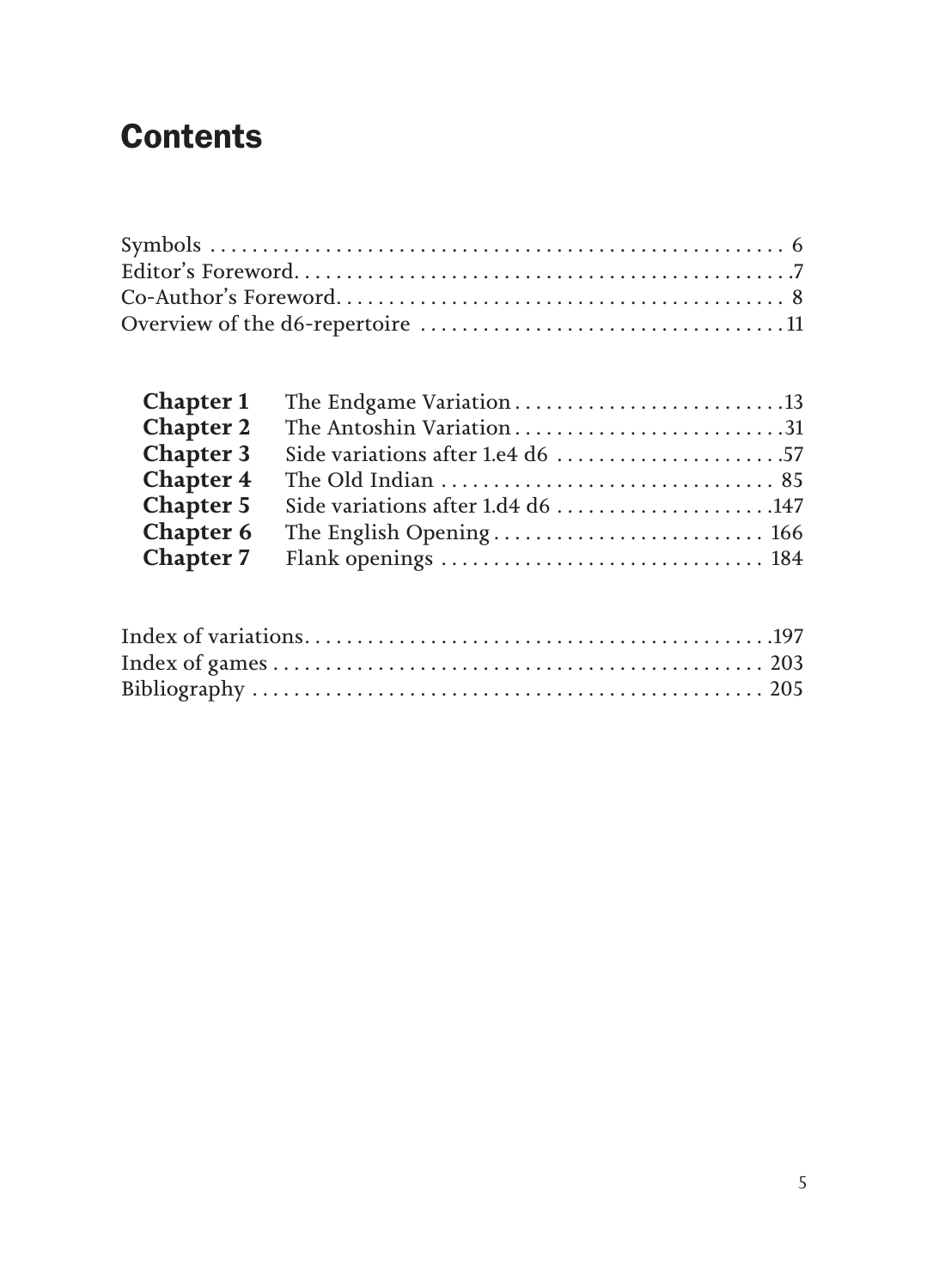# Editor's Foreword

With the advent of electronic tools such as databases and engines, the chess market has changed considerably. The initial phase of the game has undergone a re-evaluation, reflected in a very extensive book and video market, 90% of which consists of works on opening theory.

One quantity, however, has remained constant – the human being. We humans do not learn faster and better than before. Hence any learning material must remain well structured and manageable. *Play 1...d6 Against Everything* starts precisely here. Its intent is to save the reader time and set his mind at ease by taking him through the least decisive phase of the game.

Let's be honest: is the opening's share of our total performance really so great? Do we not in nearly every game get a second chance and, depending on the level of play, a third or a fourth?

Understanding fundamental themes in chess, such as dealing with structures, squares and the many other tactical and strategic elements of chess, has a far greater impact on overall performance than does opening theory.

But of course we cannot dispense with theory!

#### What do club players really need?

Because of the complex analytical material, the demands of a chess book are very great – grandmasters usually write for players at their own level. The needs of the broader market recede into the background. A volume for an opening system rapidly exceeds 1,000 pages – a comprehensiveness that, ultimately, overtaxes even grandmasters.

But the average reader belongs to the group of club players who have completely different needs and goals. Even if they exhibit very different levels of play, the preconditions are similar: advanced age, a challenging professional life with intensive social involvements, and many competing leisure interests. All told, there is little free time for organized chess training.

Effective time management is needed – opening theory should not constitute the main focus of a club player's efforts! *Play 1...d6 Against Everything* provides a good 200 pages of manageable opening knowledge for a chess player's everyday routine. Thanks to the side variations, theory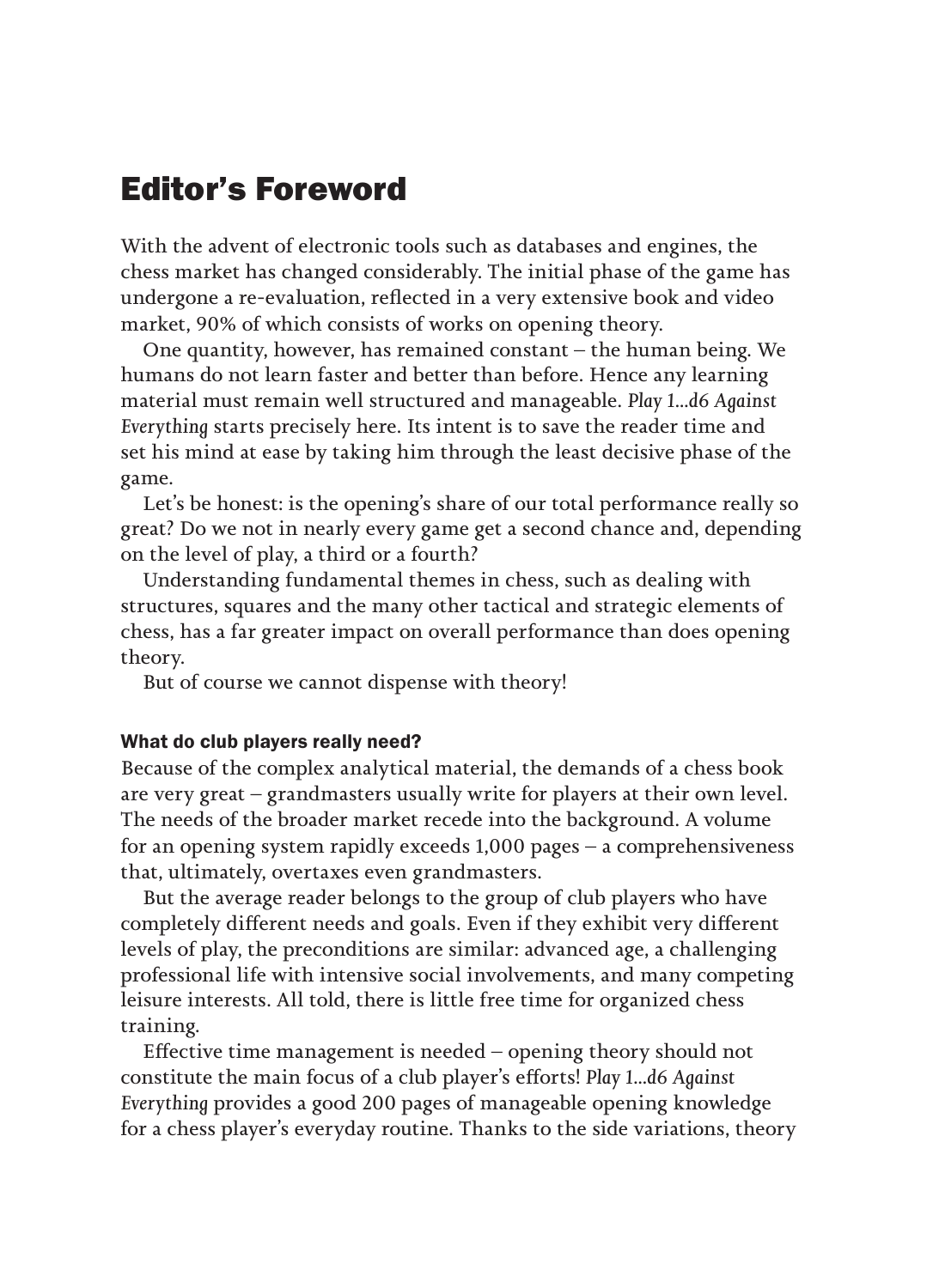changes only slightly: the constant reworking and tracking of world-class theory is reduced to a minimum.

This book is based on opening systems that I have used for decades at grandmaster level. At club-player level, too, this work provides a solid foundation for chess progress.

> *Jörg Hickl Co-author and editor*

# Co-Author's Foreword

#### A small, solid and uncommon repertoire

The advantages of a small and solid opening repertoire, which can be used without excessive study of theoretical variations on every occasion, should not be underestimated! Since only a few positions have to be analysed, and these occur quite frequently in practice, the typical structures, ideas and plans soon become familiar. Moreover, in the case of the quite rare systems in our d6-repertoire, the fact that these have not attracted a lot of attention on the part of our opponents, nor by opening theory, means that the repertoire lines are considerably undervalued. Looked at objectively, the Antoshin Variation and the Old Indian may be somewhat inferior in quality to the usual main openings, but this small disadvantage, after a certain learning phase, is more than compensated for by a better understanding of the positions that arise. In our choice of variations we have given special attention to recommending, where possible, these formations and typical maneuvers. This facilitates the initial learning as well as the later application of the variations in tournament games.

#### This book

I have often observed how my long-time teammate Jörg Hickl, with his restrained play in the opening, has made even the strongest opposition immediately stop and think, even when playing Black! After one of his typical victories I asked him whether he would be willing to publish his system in book form – I would be the first buyer. But Jörg didn't have the time and suggested I do it myself! Since then, a good four years of intensive analysis have passed during which I have updated and rounded out his repertoire. During this period I used the Antoshin Variation of the Philidor Defense (1.e4 d6 2.d4 ♘f6 3.♘c3 e5 4.♘f3 exd4 5.♘xd4 ♗e7) almost exclusively against 1.e4, and often used the Old Indian Defense (1.d4 d6 2.♘f3 ♘f6 3.c4 ♘bd7 4.♘c3 e5 and ...♗e7) against 1.d4, as well as 1.c4 e5 followed by ...d6 – not because we were writing about these lines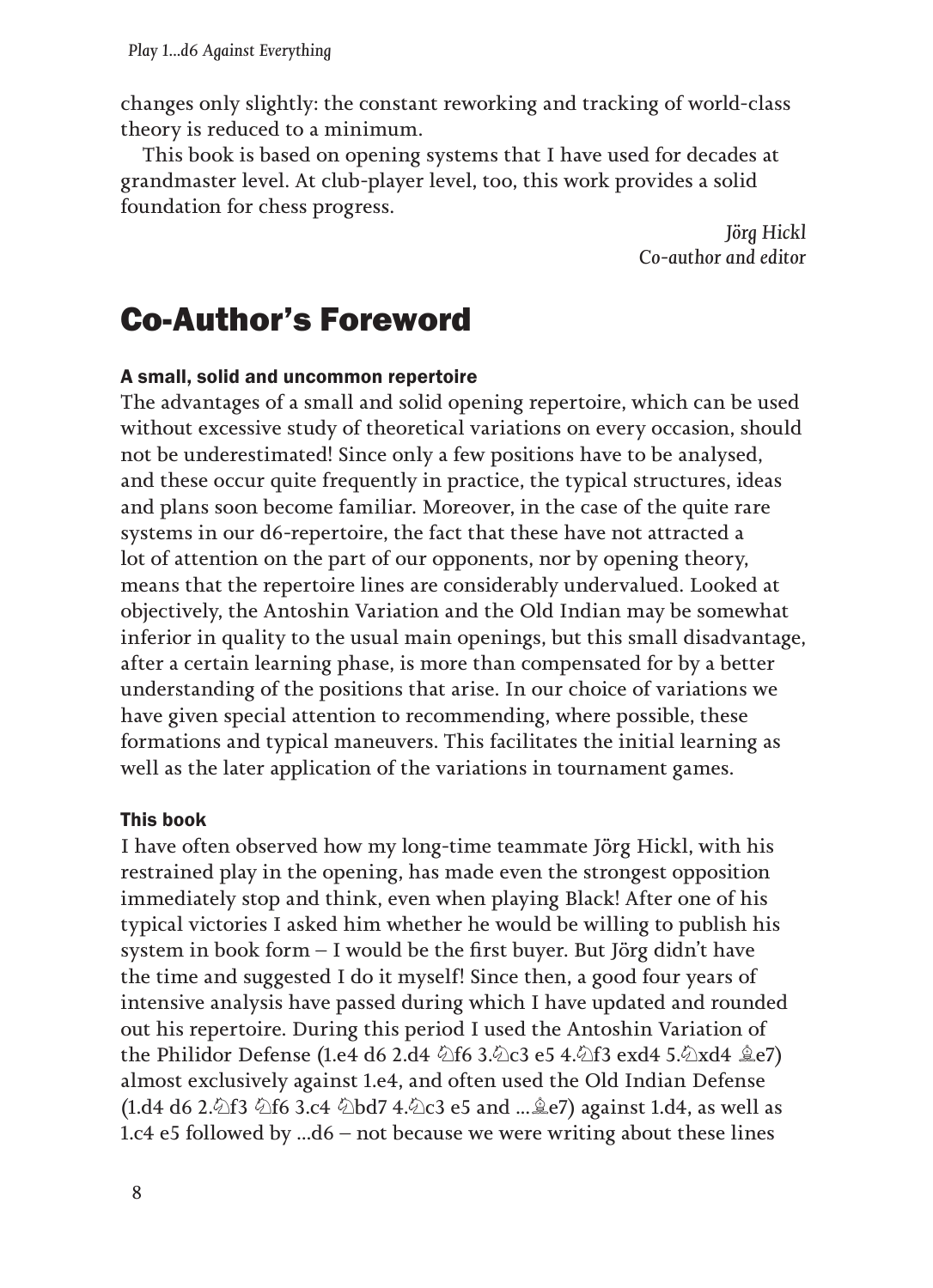but because I wanted to score points and had come to trust these openings! And so you see that strictly speaking the repertoire is not **1...**d6 against everything, as our book title says – against flank openings we usually play our reply on move 2. But the combination with ...e7-e5 is maintained also here.

#### Active counterplay!

After 1...d6 Black at first builds up his game (apparently!) passively, especially the modest development of the king's bishop to e7, where for a time it cannot move and seems very defensive. But as you will quickly realize, Black, after completing his development, strives for counterplay with ...a7-a6 and ...b7-b5. The opening of the center with ...exd4 and the subsequent attack on the flank with ...b5-b4 and ...c7-c5 is a central feature of our main variation.

### **Audience**

This book was put together primarily for today's circumstances, a slim repertoire book for club players with an Elo rating between 1400 and 2200. But it should also offer some interesting suggestions to players at a higher level. We wanted, with only a few words, to outline the most important structures, ideas and plans, as well as our thinking at the board. For this reason I have preferred to make reference to my own games.

### Working with the book

The first reading of the book should aim primarily at understanding the most important typical middlegame positions. When playing over the games for the first time you can skip over the departures from the main line; only on subsequent readings should you give attention to specific lines and move orders. Always work at a full-size board and, more and more, make the transition from the critical (!) reading of this book to your own, independent analysis – this usually results in the best progress. The numerous variations cited are not to be memorized, but used as orientation and stimulation for your own analysis. When you ask, 'What is the best play for both sides? I will check this for myself!' – then you have started on an auspicious path for increasing your understanding and your playing strength.

### Computer  $\pm$ '

All variations were checked with the computer and its evaluations were almost always adopted. The fact that White often has a small advantage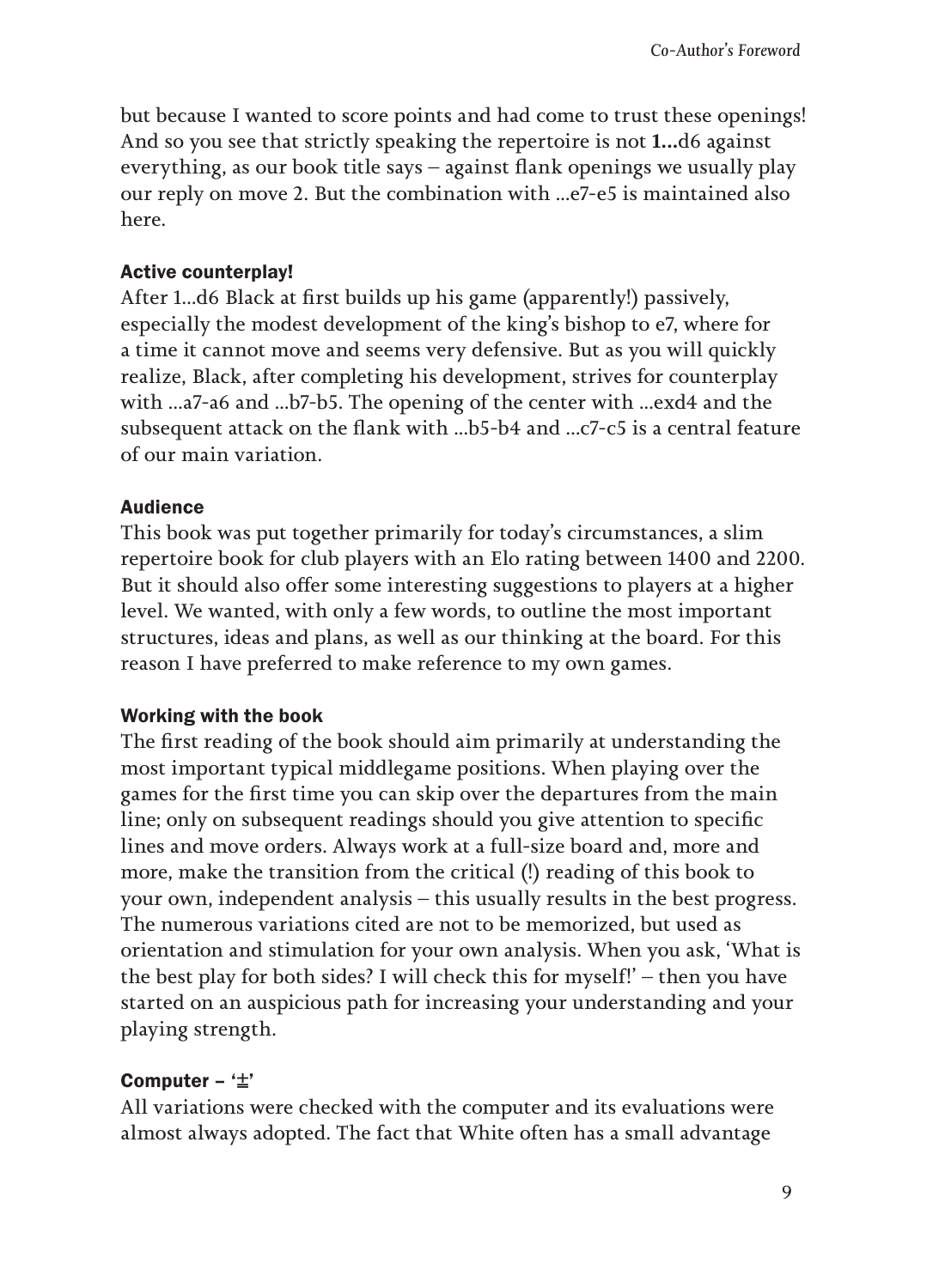is something to which we should not ascribe too much importance. This advantage often disappears if White does not find the optimal build-up or overlooks or underestimates the numerous possibilities for Black's counterplay. And this is the rule rather than the exception!

#### Opening theory, innovations

In publishing this book we are not looking so much to enrich opening theory as we are to giving club players a reliable repertoire. Nevertheless, I have often marked the first new move with the designation 'N'. So you can see where the game has left the beaten path; in most cases this happens quite early in the game, but in a few instances it occurs surprisingly late.

So as not to overload the text, we refrain from citing the work of other authors. A list of the sources used can be found in the bibliography in the back of the book.

#### Acknowledgements

This book would never have come into existence without the seminar notes and the decades-long preparation of Jörg Hickl: his patience, his constant encouragement and his grandmasterly tips and advice – to say nothing of his duties as editor, which he carried out in exemplary fashion.

Many thanks also to FM Stephan Buchal, who exhaustively reviewed and improved the book's content and expression and contributed valuable tips on phrasing. Any shortcomings that remain are mine alone.

So enough of the foreword, it's time for the moves! I wish you a fruitful study of our d6-repertoire and much success in your games!

> *Erik Zude Frankfurt, August 2017*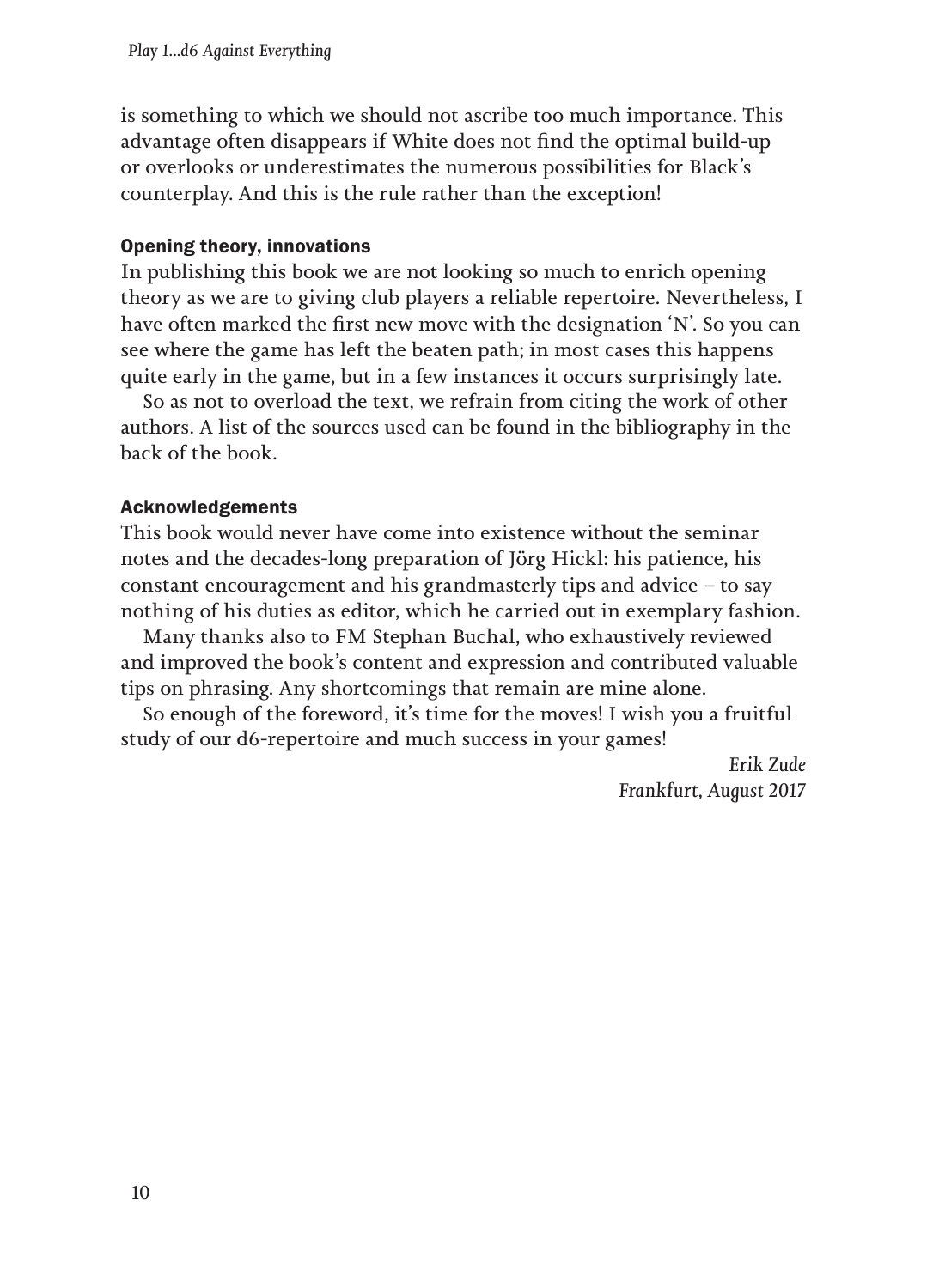# Overview of the d6-repertoire

The central building blocks of our little d6-repertoire are described in this brief introduction. Against 1.e4, we will use the Antoshin Variation of the Philidor Defense, while against 1.d4 our repertoire employs the Old Indian Defense.

On the way to the Antoshin Variation White often exchanges pawns early in the center. This is discussed in Chapter 1 – **The Endgame Variation**. 1.e4 d6 2.d4 2f6 3.2c3 e5 4.dxe5 dxe5 5.♕xd8+ ♔xd8



In this queenless middlegame Black has good chances for equality – in practice this means that the better player wins!

We analyze the Antoshin Variation and its sidelines in Chapters 2 and 3: 1.e4 d6 2.d4  $\sqrt[6]{6}$  3. $\sqrt[6]{6}$  e5 4. $\sqrt[6]{13}$ exd4  $5.\Diamond$ xd4  $\hat{9}e7$ 



Against most systems by White we strive for a setup with ...0-0, ...c7-c6, ...♖e8, and ...♘bd7-e5 (-c5). Black plans ...b7-b5, with a flank attack on White's center, a motif that occurs repeatedly in our repertoire.

Chapters 4 and 5 discuss the Old Indian Defense and its sidelines: **1.d4 d6 2. 行3 公f6 3.c4 公bd7 4. 公c3** e5



With this development of the bishop to e7 we arrive at the Old Indian Defense. Here, too, our goal is the typical counterplay with ...c7 c6, ...a7-a6 and ...b7-b5, followed by ...exd4 and ...b5-b4.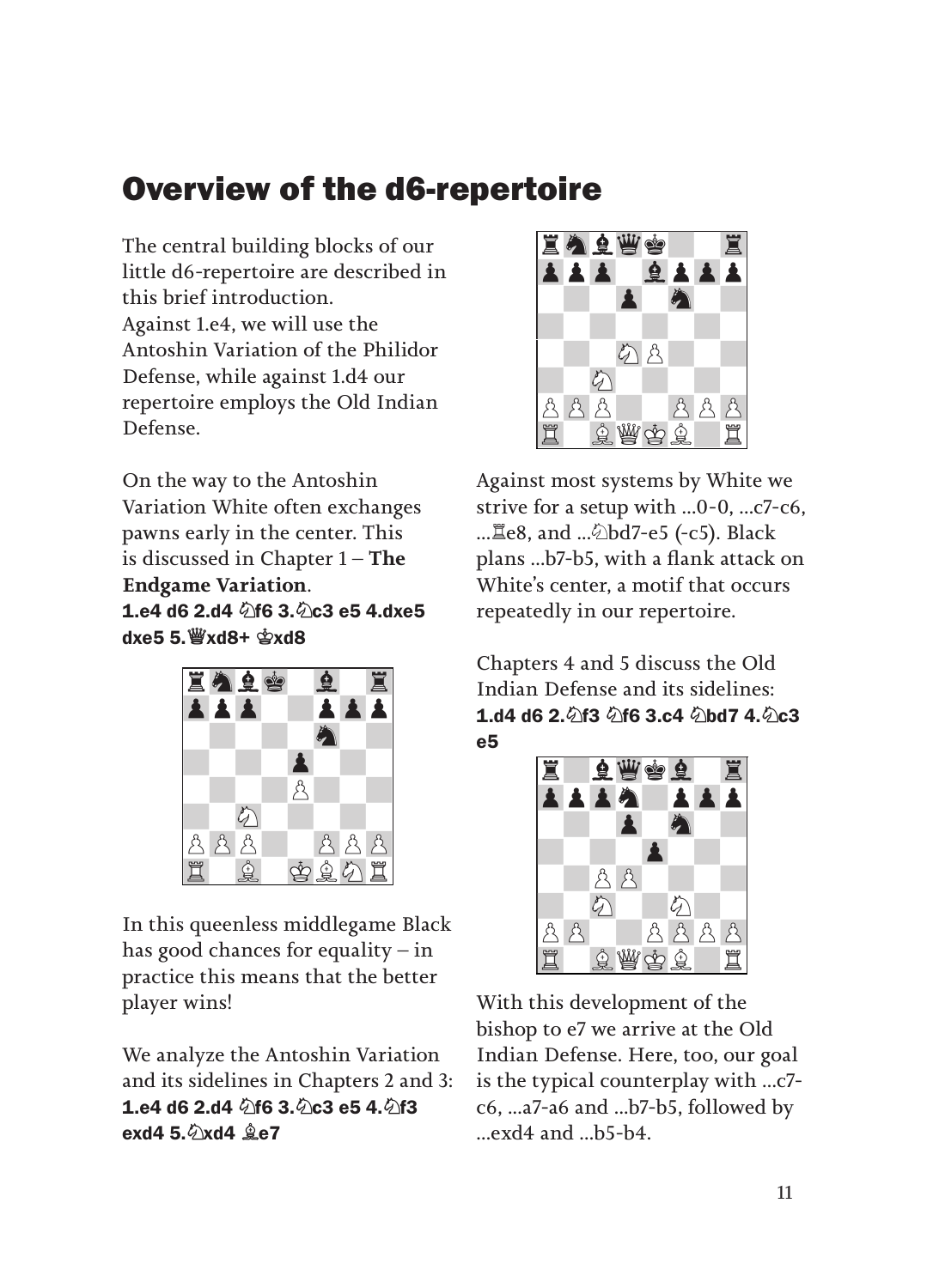Our build-up against the English Opening, which we analyze in Chapter 6, is similar to the one we use against the Old Indian: 1.c4 e5 2. 0c3 d6 3.g3 f5 4. 2g2 0f6 5.d3 **ge7 6. f3 0-0 7.0-0** 



Here, too, Black's setup seems rather passive at first, but the second player often gets a dangerous attack on the kingside with ...♕d8-e8-h5 and a subsequent ...f5-f4.

In the seventh and final chapter we briefly discuss the less-frequent **flank openings**, against which we mostly recommend the setups that are familiar to us from the earlier chapters.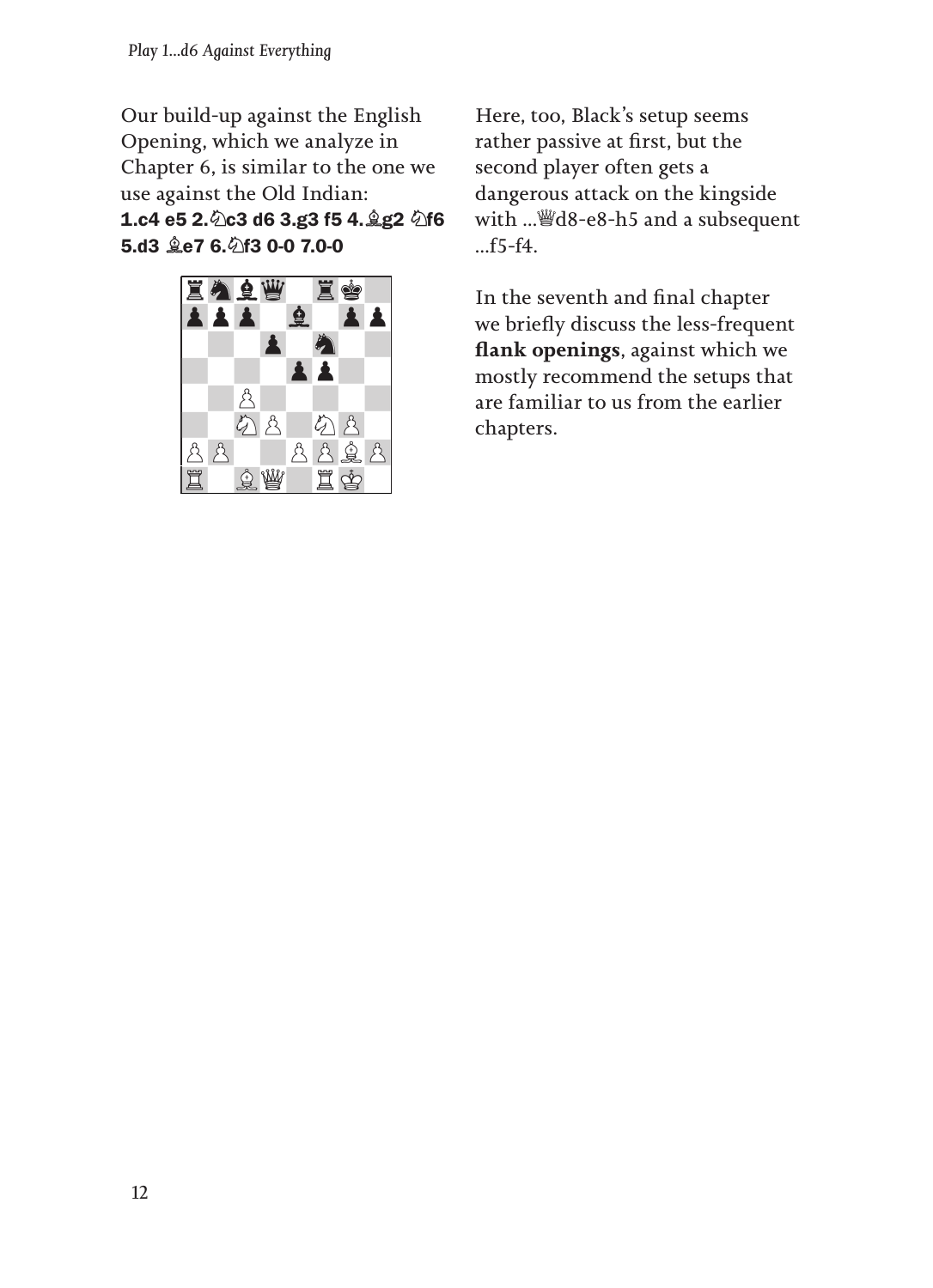## CHAPTER 6

# The English Opening

1.c4 e5



#### $2.$   $\Diamond$  c3 d6

3.♘f3 ♗e7

| 4.e3 $\triangle$ f6 5.d4 $\triangle$ bd7 (transposition to Old Indian, 5.e3) |  |
|------------------------------------------------------------------------------|--|
| 4.g3 f5 5.d3 4 f6 6. g2 0-0 7.0-0 We8 (main line 3.g3)                       |  |
| 3.g3 ge7 4.gg2 f5                                                            |  |
|                                                                              |  |
|                                                                              |  |
|                                                                              |  |
|                                                                              |  |
|                                                                              |  |
|                                                                              |  |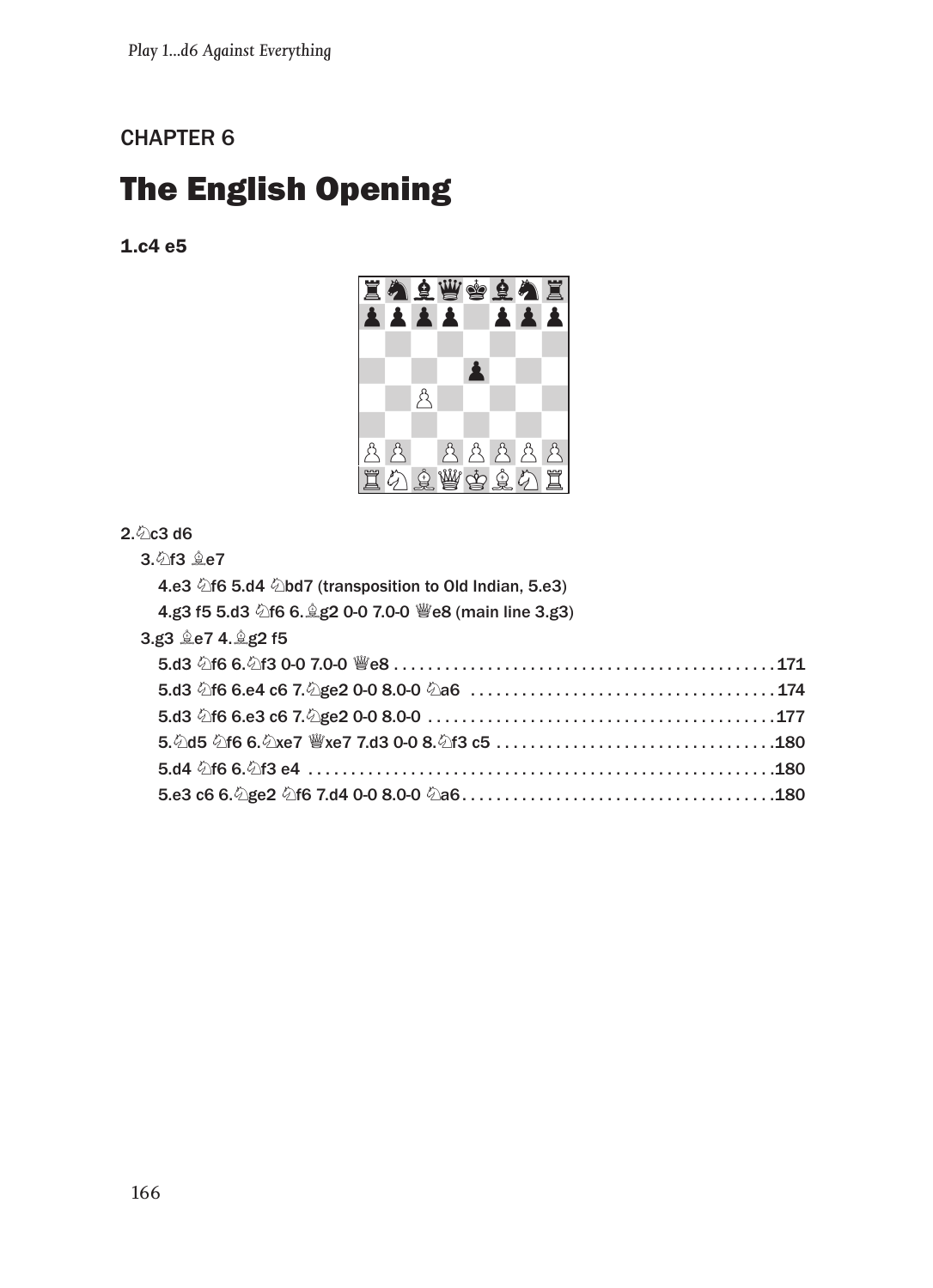#### 1.c4 e5 2.♘c3 d6 3.g3 ♗e7 4.♗g2 f5



In this chapter we analyze 1.c4, the English Opening. After 1...e5 and the inevitable ...d7-d6 followed by ...♗e7, we reach a pawn formation that we are very familiar with – with the difference that at first White exerts no pressure in the center and so we don't need ...♘bd7 and the ...e7-e5 push. The first player usually develops slowly with g2-g3 and  $\triangleq$ g2, so that with the early ...f7-f5 we can gain space on the kingside. An important element of our build-up against the English Opening is the fact that we reserve the development of our queen's knight; before ...♘bd7 we often play ...c7-c6 and ...♗e6, with a very harmonious development. This enables Black to control the central d5-square, and is sometimes followed by ...d6-d5 if we can maintain the large center. Even if the differences from the Old Indian are of course significant, we will have our most-familiar build-up ...e7-e5, ...♗e7, ...c7-c6 and ...♘bd7 – here augmented with...f7-f5 and ...♗e6, when some recurring

themes make it very easy for us to find good plans in the middlegame. Should White attack the e5-pawn early with d2-d4, we go over to the Old Indian Defense with ...♘bd7, even if in some positions the push ...e5-e4 promises Black good play. Of course, after 1.c4 the principled 1...d7-d6 – doing justice to the title of this book – is very playable. (only on the next move will Black respond with ...e7-e5) This gives White the chance to go into the Old Indian with 2.d4. The choice between these options is a matter of taste.

In the English Opening White usually fianchettos his king's bishop. Then he has four fundamentally different setups available to him:

1) ♘f3, d2-d3, 0-0 followed by queenside play – the main variation;

- 2) d2-d3, e2-e4 and  $\Diamond$ ge2;
- 3)  $d2-d3$ , e2-e3 and  $\Diamond$ ge2;
- 4) e2-e3 and d2-d4

Against the main variation we build up on the kingside with 7... \egetale. with the option ...♕h5, looking to attack. The threatened attack with ...f5-f4 and ...♗c8-h3 is hanging like the Sword of Damocles over the white kingside and in a practical game offers good chances. But in this main variation, as well as especially in the other three, it is very helpful to pay attention to the possibilities for play on the queen's wing and in the center. In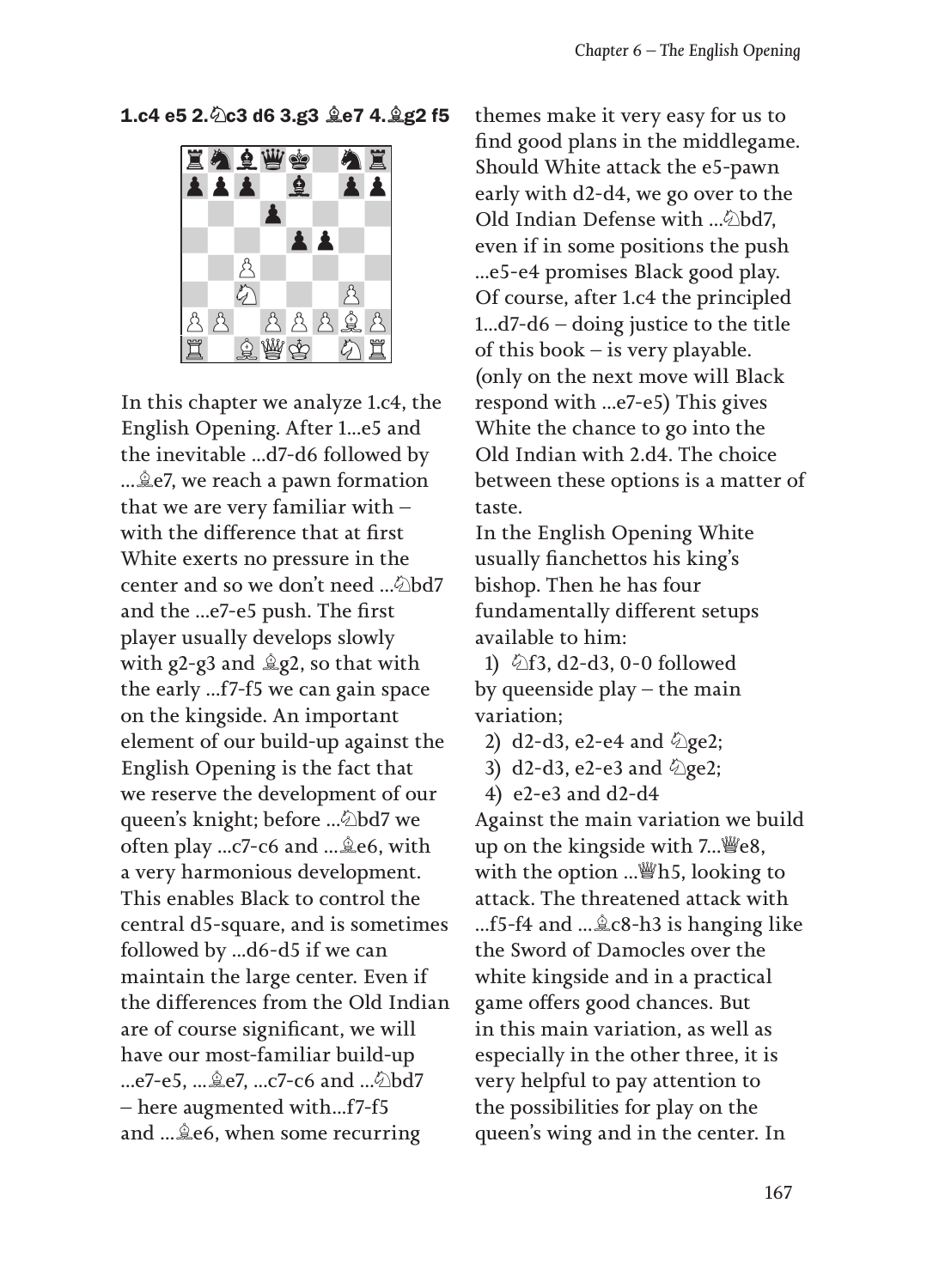the closed King's Indian formation, which we looked at in Section 4, 'White plays an early d4-d5' in Chapter 4, activity was initiated on *two* sides of the board, queenside and kingside. Here, where the middle of the board was not yet fixed, we play on *three* sections of the board – queenside, kingside and center!

# Section 1: White build-up with ♘f3, d2-d3

In order to better understand the attacking possibilities on the kingside, we analyze first a game in which the main variation occurs with colors reversed. It is of course somewhat easier to play with the extra tempo of the first move, but here we are concerned first with gaining familiarity with some fundamental ideas regarding the attack against the opposing fianchetto position.

| Game 41                |      |
|------------------------|------|
| Luke McShane           | 2615 |
| <b>Ivan Cheparinov</b> | 2667 |
| Novi Sad 2009          |      |

## 1.e4 c5 2.d3 2c6 3.f4 g6 4. 2f3 2g7 5.♗e2 d6 6.0-0 ♘f6 7.♕e1 0-0

This is our main variation in the English Opening with colors reversed. Top grandmaster Luke McShane uses the extra move to work up immediate threats against the black king.



### 8.♕h4 c4

This pawn lever is logical. Of course, White does not care to give up his e-pawn after 9.dxc4  $\triangle$ xe4, and the opening of the b6-g1 diagonal as well as the fifth rank increases the mobility of the black queen. On the other hand, Black's game loses flexibility on the left side of the board. For example, he no longer has at his disposal the maneuver ...♘c6-d4 followed by ♘xd4, ...cxd4!, when the c-file would be opened against the backward c2-pawn. Moreover, after the exchange ...cxd3, cxd3 the path of the white king's bishop to b3 (via d1) is opened, and from this square it can effectively support the attack. 8...♖b8, 8...b5 and 8...♘d4 were probably better. In view of the still fairly closed position, however, this is not easy to judge, and the engines are of only very limited help here. 9.♔h1

A useful waiting move, after which Black can no longer win a tempo with ...♕b6.

#### 9...cxd3

9...⁄2b4 is possible, but after 10.⁄2e1∞ the Bulgarian GM would no longer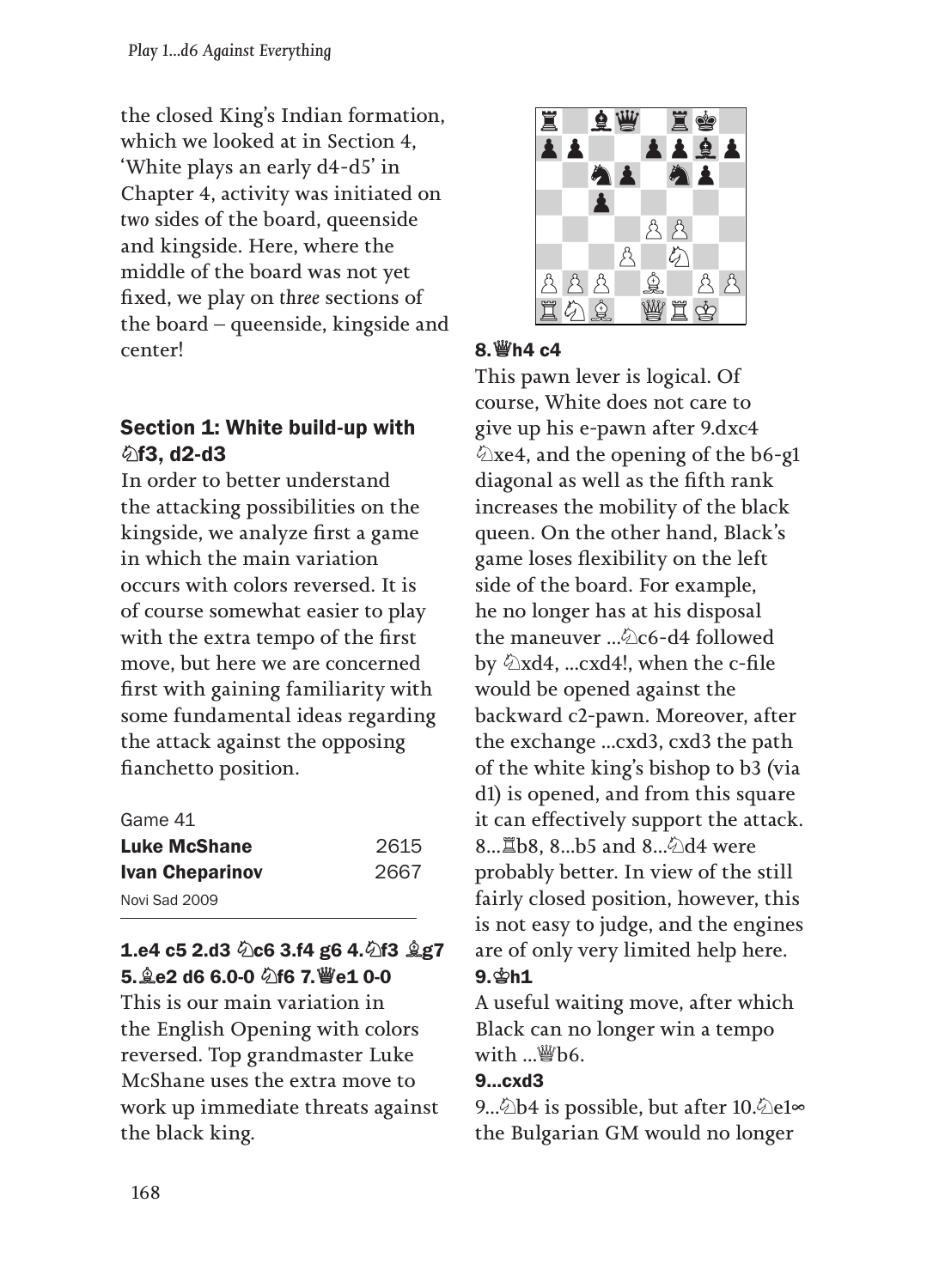have ...♗g4, which he clearly intended to play.

## 10.cxd3 ♗g4

With the exchange of the white king's knight, Ivan Cheparinov, formerly the second to Veselin Topalov, would like to reduce White's attacking potential on the kingside.

10...♕b6 11.♘c3 ♗g4 would transpose.

#### $11.$   $Qc3$



### 11...♗xf3?!

In this game it is not only the mechanisms of the attack against the fianchetto position that are instructive. It is also the uncertainty with which the openings expert reacts to the extremely non-theoretical white build-up. This is very revealing, and illustrates how difficult it is to meet this attack in a practical game! After only 11 moves Cheparinov comes up with an inaccuracy that will be difficult to correct. The text move does remove from the attack the knight that was intended for it, but now the squares f3 and h3 become available to White's rook.

A) 11...♕b6 was playable. Now, with 12.♖b1!?, White can slip in a useful preparatory move. But 12.♘g5!, instead, forces Black to take drastic measures – he must already give up his queen!  $12 \dots$   $\& \times$   $2 \cdot 13 \cdot \& \times$ d5! h6⊡ 14.♘xb6⊡ axb6 15.♖e1 ♗xd3 16.♕h3! ♗c2 17.e5 dxe5 18.fxe5 hxg5 19.exf6 ♗xf6 20.♕e3⩱;

B) 11...♖c8 was the better move. Here are a few sample variations that show that the first player has good attacking chances: 12.♖b1 (12.♗d2 e6 13.f5!?∞) 12...♕b6 (12...e6!? 13.f5↑ with the idea ♗g5) 13.♗d2 (13.♘g5? ♗xe2 14.♘d5? h6 15. 公xb6 axb6-+) 13... 耳fe8 Black takes the mate at h7 out of the position. Now it is not so easy to push the white attack forward. The bishop at g4 bothers White, but it should not be chased off with h2-h3, since then the maneuver ♖f1-f3-h3 would no longer be possible. But with, say, the programmatic 14.f5 (14.♗d1!?; 14.a3!?) White can create problems for his opponent. The defense 14...gxf5 is often Black's best option, even if at first glance the opening of his kingside seems risky. After the exchange of the dark-squared bishops, the monarch is placed relatively safely at h8, when Black can make use of the open g-file: 15.♗h6 ♗xh6 16.♕xh6 ♗xf3 17.♗xf3 (17.♖xf3 ♘e5 18.♖g3+ ♘g6 19.exf5 ♖xc3 20.fxg6 fxg6⊡ and White gives perpetual check; e.g. 21.♖f1 ♕xb2 22.♖xf6 exf6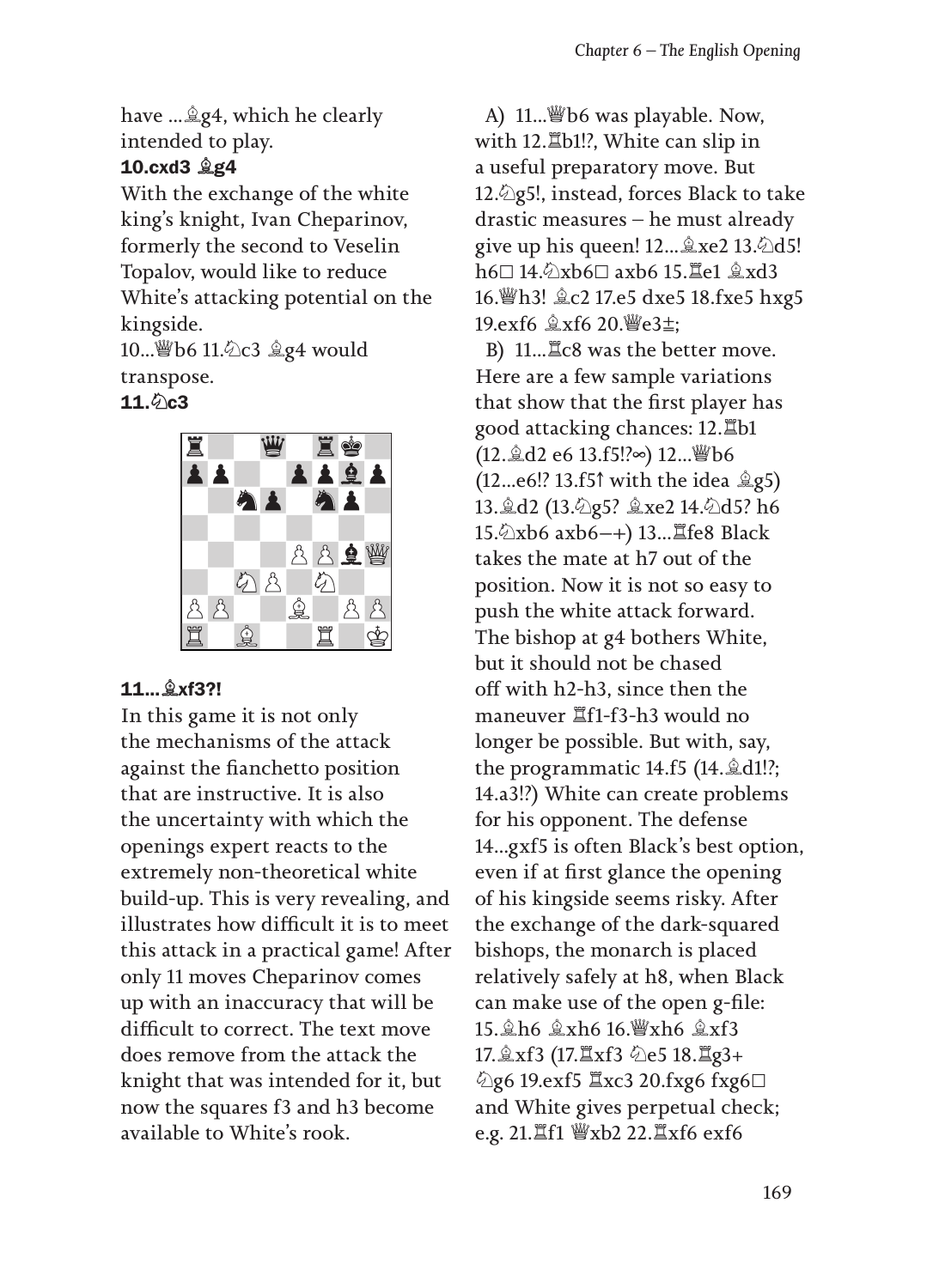23.♖xg6+) 17...♘e5 18.exf5 ♘xd3 19.♕h4 ♕b4 20.♕g3+ ♔h8 21.♗xb7 ♕xb7 22.♕xd3 d5, when, over the long term, the central pawn mass promises Black some chances, although in the process he must look to the safety of his king.

## 12.♗xf3 ♕b6 13.♗d1

The bishop changes its side of the board and clears the f3-square for the rook.

13.f5 and 13.g4  $\ddot{\triangle}$ d7 14.f5 also offer good prospects.

# 13...♕a6

After only 13 moves and only one substantial inaccuracy it is already very difficult to prevent White's plan of  $\mathbb{Z}$ f3-h3(g3) followed by  $\hat{\mathbb{Z}}$ b3. 13... $\triangle$ d4? 14.  $\angle$  f2! $\pm$  with the threat  $$e3.$ 

# 14.♖f3 ♖fc8?

The rook clears f8 as an emergency exit for the king, but at the same time this weakens f7.

14...h5 offered better chances to defend; e.g. 15.f5 ۞e5 16. **Eg3** ۞xd3 17. இe3 2e5 18. இb3→ when White's attack is very strong (though he still has to find a way to break through).





This move is quite natural, but it lets Black escape. It is interesting to note how Luke McShane has not made any major commitments to this point. He has prepared an attack but has neither sacrificed material for it (e.g. after f4-f5) nor given his opponent important squares. He does not want to do any of this until he is fairly certain the attack will bear fruit.

15.f5! was more precise: 15... $\&$ e5 16. Lampled 15. and the threat 17. also and a very strong attack.

# 15...h5?!

Cheparinov misses his last chance. After 15...h6 Black can defend his position; e.g. 16.g4!? (16.f5 g5 17. $\&$ xg5 hxg5 18. $\&$ xg5 is promising, but unclear: 18...♕b6 19.♖g3 ♘e8 20.♗b3 ♕f2! 21.♖b1 ♕d4 22.♕h5 ♘d8 23.♖f1∞) 16...d5 17.e5 ♘e8 18.g5 hxg5 (18...h5 19.f5! ♗xe5 20.fxg6 fxg6 21.♘xd5) 19.♕xg5 e6  $20.\%h4\pm$ 

16.f5!± 2e5 17. g5 \$f8 18.fxg6?! 18.♗b3! followed by ♖f1 would have immediately involved all his pieces in the attack. There would be no defense against the numerous possible impacts on the g6-, f7-, and f6-squares.

# 18...fxg6?!

18...♘xg6! offers more resistance: 19.♕f2 (19.♕g3 ♖xc3! 20.bxc3 ♘xe4 21. e3 盒xc3±) 19... 曾a5 20. 盒xf6 **盒xf6 21. Ixh5 響b6 22. 響d2 響b4** 23.♗g4 ♖xc3 24.♖d1 19.♗b3! ♘xd3 20.♖f3 Black resigned.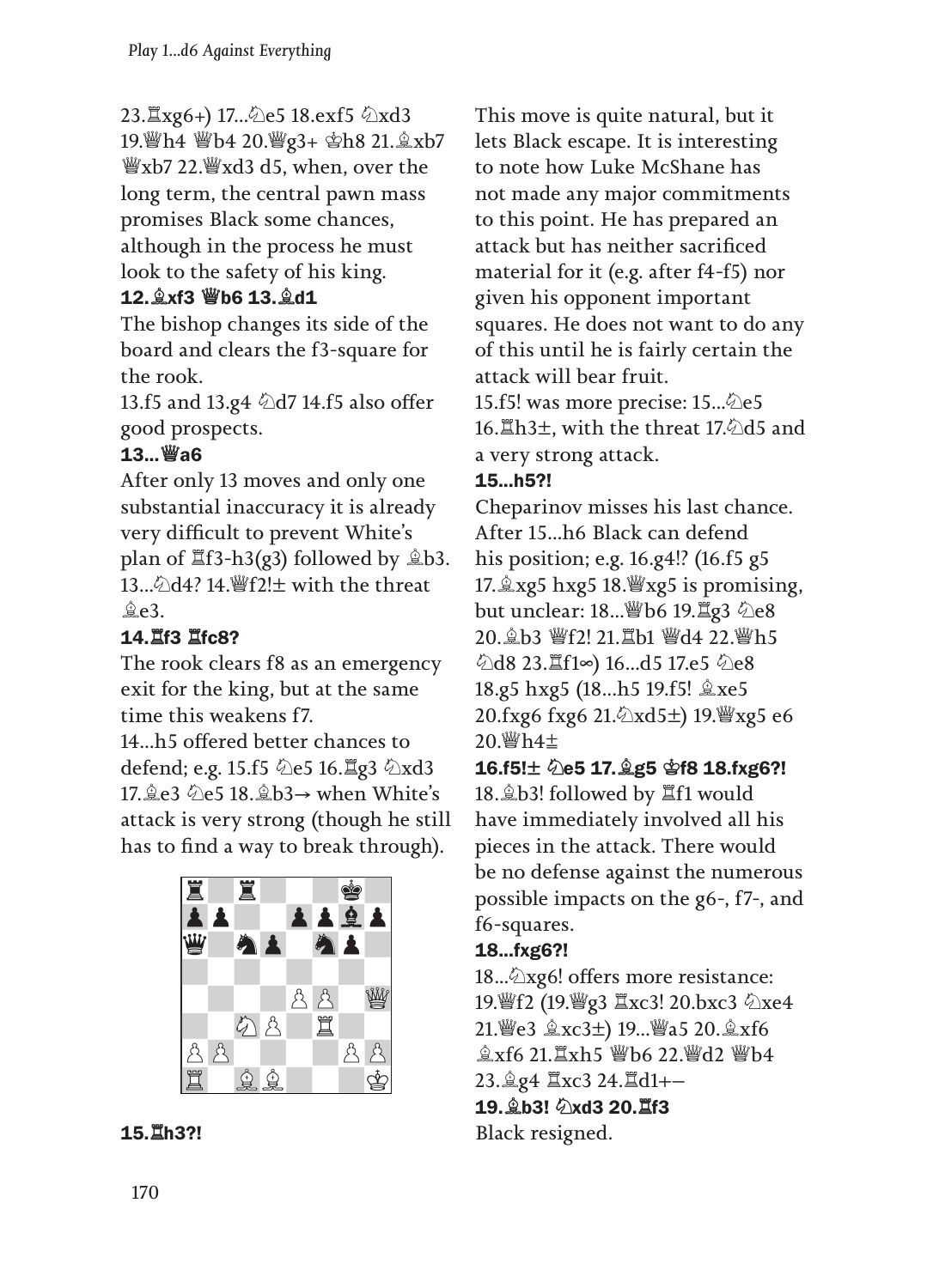#### Conclusion

The rather clumsy, but effective, attack with ♕e1-h4, with the idea f4-f5 and ♗h6, is difficult to parry in a practical game, as *inter alia* these short games involving top grandmasters demonstrate. This is also true when the colors are reversed and without the advantage of the first move.

In our analysis of the following game we combine this attacking plan with flexible play on the queenside and in the center.

| Game 42              |      |
|----------------------|------|
| <b>Marcin Tazbir</b> | 2531 |
| Erik Zude            | 2390 |
| Frankfurt 2015       |      |

### 1.c4 e5 2. 2c3 d6 3.g3 f5 4. 2g2 2f6 5.d3 ♗e7 6.♖b1

A great advantage of the English Opening is that it offers players an abundance of possible transpositions, so that very often the theoretical variations are left behind early in the game. It is just this that Marcin Tazbir is clearly playing for. 6.♘f3 0-0 7.0-0 ♕e8



analysis diagram

This is the main variation in the English Opening with 2...d6, which we saw in the previous game with colors reversed and with the advantage of the first move. White controls the center and plans a pawn storm on the left-hand side of the board with b2-b4. For Black it is sensible to combine the attacking plan ...♕h5 with flexible play in the center. Striking out too early on the kingside involves the danger that the attack will not get through. Then, too, White's advance on the queenside often leaves weaknesses in its train that can be exploited.

A) 8.c5 ♔h8 (8...♘c6!?) 9.cxd6 cxd6 10.a3 ©c6 11.b4 a6 12.b5?! (12. b2 f4!?; 12.e3  $\angle$ e6=) 12...axb5 13.♘xb5 ♕d8 (Black has a bit of a space advantage and the better chances in the center, while the weak b7-pawn is well protected and no longer attracts attention. But the position is nevertheless level) 14.a4 ♗e6 15.♗a3 d5 16.d4 e4 17.♘e5 ♘g4 18.♘xg4 fxg4 19.f3 gxf3 20.exf3 exf3 21.♖xf3 ♖xf3 22.♗xe7 ♕xe7 23. $\&$ xf3= 0-1 (67) Spiridonov-Gofshtein, Paris 1998;

B) 8.♗g5 h6 9.♗xf6 ♗xf6 10.♘d2 c6N (10...a5?! 11.c5↑ 0-1 (61) Pantsulaia-Gasanov, New Delhi 2014) 11.b4 ♘a6 (11...e4 12.♖c1 e3 13.fxe3 ♕xe3+ 14.♔h1 ♖e8∞) 12.b5 ♘c7 13.♕c2 ♘e6 14.e3 ♗d7↑, when Black can just as well play on the kingside (...f5-f4) as on the queenside (...♗f6-d8-b6/a5);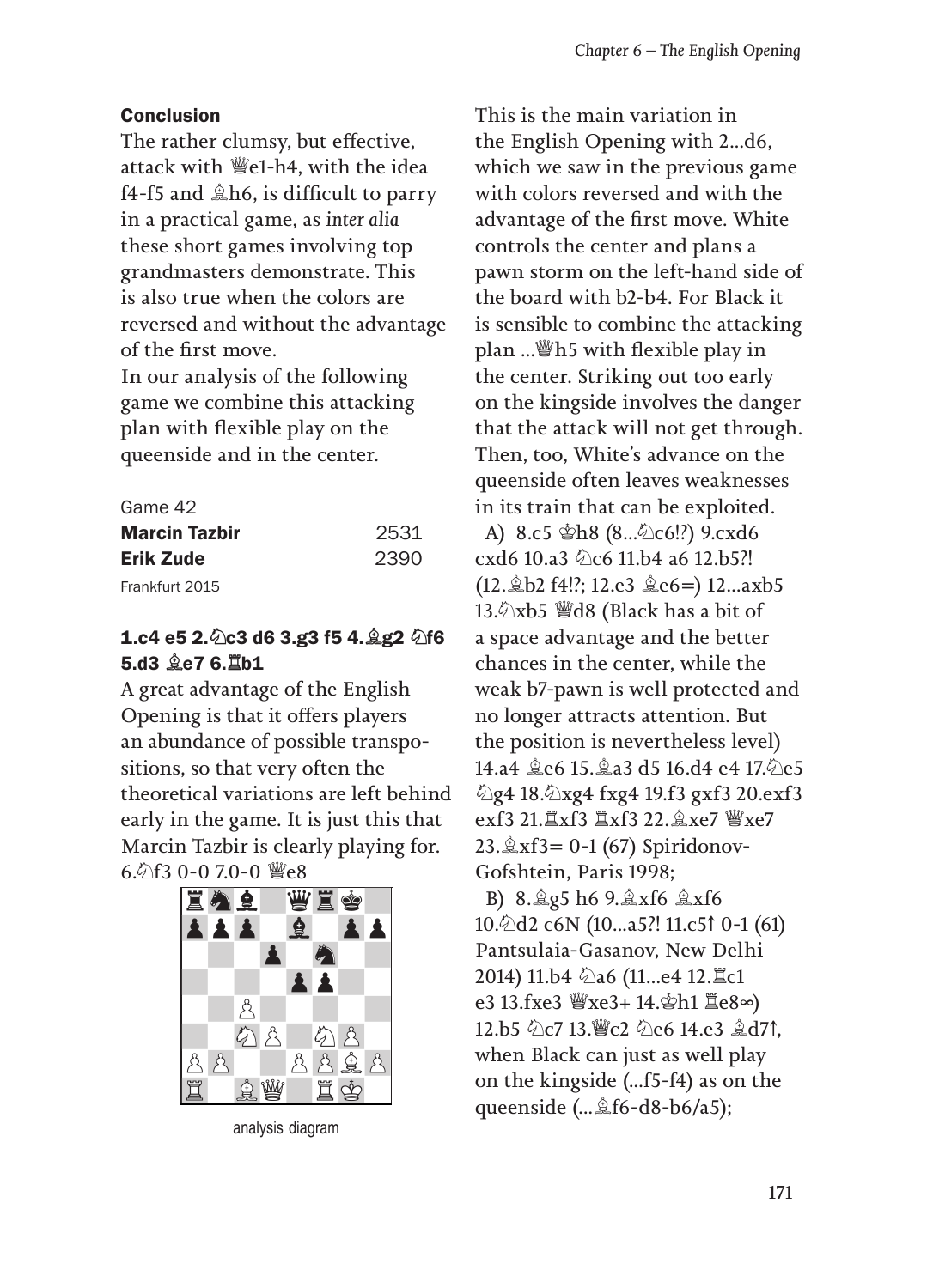C) 8.♘d5 ♗d8! 9.♘xf6+ ♗xf6 10.耳b1 a5 11.b3 c6 12.a3 のa6↑ 0-1 (50) Stoll-Milov, Bern 1994;

D) 8.♖b1 ♔h8 temporizes, clears the b3-g8 diagonal and makes room on g8 for the queen's bishop, which after ...c7-c6, ...♗e6, and ♘g5 can support the advance ...d6-d5 (attacking at once is too weak: 8...♕h5 9.b4 f4?! 10.gxf4 ♗h3 11.♔h1N⩱): 9.b4 a6!?N (9...♕h5 10.e3 g5 11. hd2 *\g* g6 12.f4!<sup>±</sup>, when Black's attack never materialized; White shifted play to the kingside and won with a fine attack on the black king: 1-0 (43) Hick-Gofshtein, Vienna 1996) 10.a4 c6 11.b5 (11. a5 ♗e6 12.♘a4 ♘bd7) 11...axb5 12.axb5 ♗e6 13.♗e3 h6 (preventing  $\Diamond$ g5) 14. $\Xi$ a1  $\Diamond$ bd7=;

E) 8.b4 ♔h8 (8...♕h5 9.♖b1 transposes to 8.♖b1 ♕h5 9.b4) 9.♖b1, transposing to our variation 8.♖b1 ♔h8 9.b4. Back to the game.



# 6...0-0 7.b4

The Polish grandmaster prefers play on the queen's wing to developing his kingside. After this move we

were both on our own, without a concrete knowledge of variations. With 7. $\Diamond$ f3 Marcin could have offered to transpose into the main variation, but this was not the intention behind 6.♖b1. 7...a6

This move is useful, since White's queenside play cannot make progress without a2-a4. Now, after b4-b5, the open file beckons to Black. But careful! Even if Black is first to take control of the a-file, it is not seldom the case that White takes back the file after the ensuing  $\&c1-d2(b2)$  followed by  $\&b1-a1$ .

## 8.a4

White sees to it that he will soon get a pawn to b5. But this means that the c5-square will no longer be covered by the b4-pawn; Black could simply dislodge this pawn with ...a7-a5. Before, White could react with a2-a3, so that the c5-square would still be overprotected by a pawn.

#### 8…⊈h8

It was clear that Marcin intended b4-b5, so I preferred the generally useful king move to a futher weakening of the queenside with ...a6-a5.

After 8...a5?! 9.b5 <del>公bd7±</del> the knight will look good on c5 for a while, but the queenside will be under pressure and it is difficult to develop. The continuation with opening the a-file (in favor of Black) is better.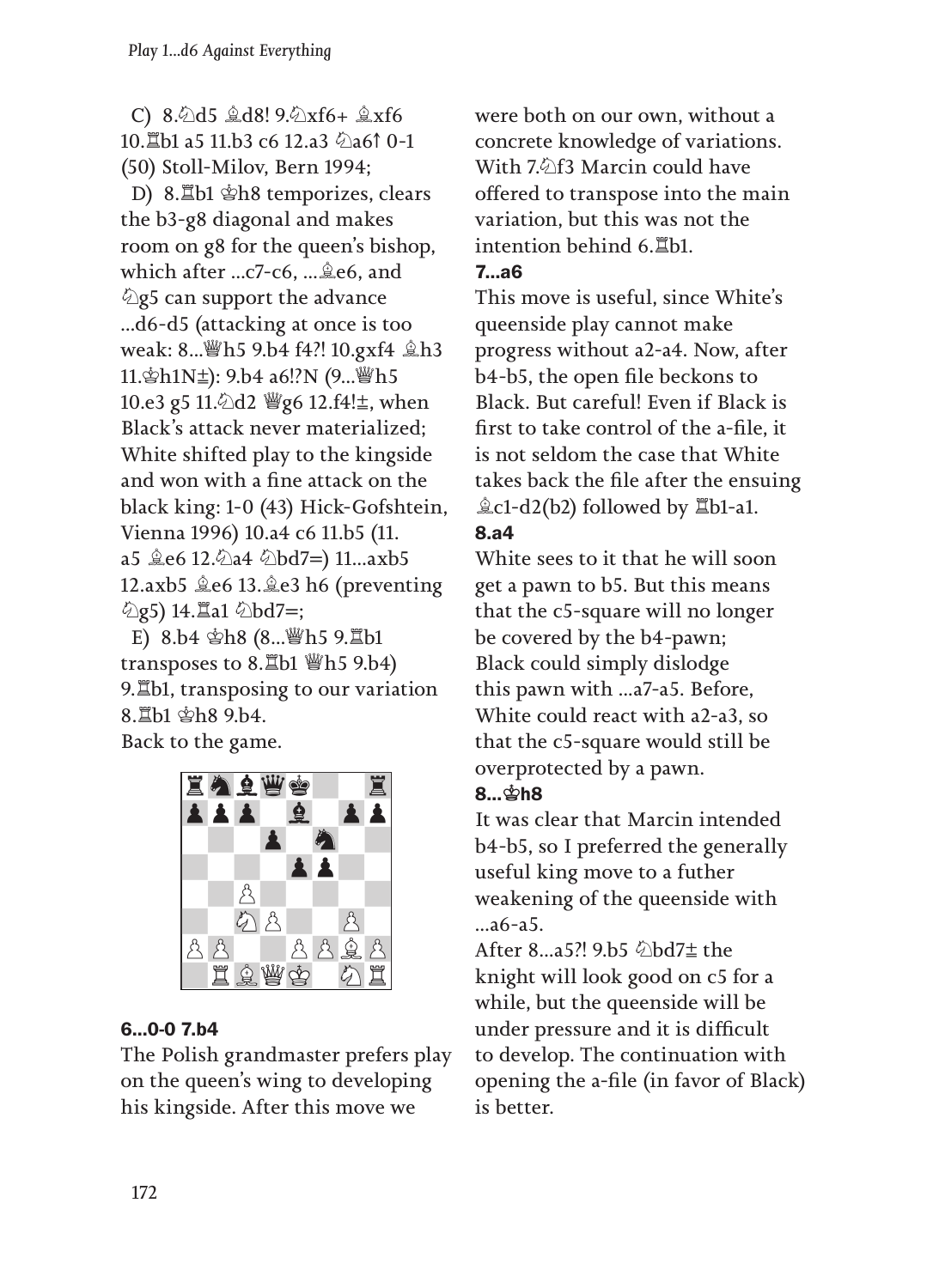#### 9.b5

But now this is hasty. White would have done better to complete his development first: 9.♘f3 c6 10.0-0  $\triangle$ e6 (in the case of  $\triangle$ g5, the bishop could withdraw to g8 thanks to the king move) 11.b5 axb5 12.axb5 ♕c7 Black has now consolidated his queenside and despite White's space advantage does not stand worse. He can fight for the a- and b-files after ...♘bd7 and at the same time threaten possible advances in the center, ...e5-e4 or ...d6-d5 (12... ,e8, with threats against the kingside, is also quite playable, just not 12... Dbd7? 13.bxc6 bxc6 14. 2g5±, or 12...h6 13. Vb3 2bd7? 14. 2h4±).



### 9... **⊘bd7**

The c5-square beckons. We open the a-file when it is clear that it will benefit Black at least as much as it does White.

### 10. 2f3

A) 10.bxa6?! illustrates the fact that the attack will lack sufficient penetrating force if White has not completed his development: 10...♖xa6 11.♗xb7?? ♗xb7 12.♖xb7  $\mathbb{W}_a 8 - +$ ;

B) The build-up with e2-e3 and  $\Diamond$ ge2 does not suit the early queenside advance. After 10.e3? axb5 11.axb5 e4! Black opens the position and covers the numerous weaknesses created by the tempidevouring pawn storm on the queenside; e.g. 12.dxe4 fxe4 13.♘ge2 (13. Ωxe4?! *Д*xe4 14. இxe4 2 с5 15. $\angle$ c2 – the bishop has to guard the f5-b1 diagonal, but now the weak light squares on the kingside are neglected: 15...♗f6!) 13...♘c5⩲.  $10...$   $0.5$ 

The knight stabilizes the queenside and supports the ...e5-e4 advance.  $11.6$ d2

Now the opening of the center with ...d6-d5 is on offer, after which the c5-square will be a permanent outpost. Generally speaking, White should not neglect the control of the center when attacking on the flank.

11.0-0 was better, since the 11...e4 advance is not dangerous because of 12. $\triangle$ d4!, when the white knight is well placed in the center.

11...axb5 12.axb5 ♗e6 13.0-0



13...d5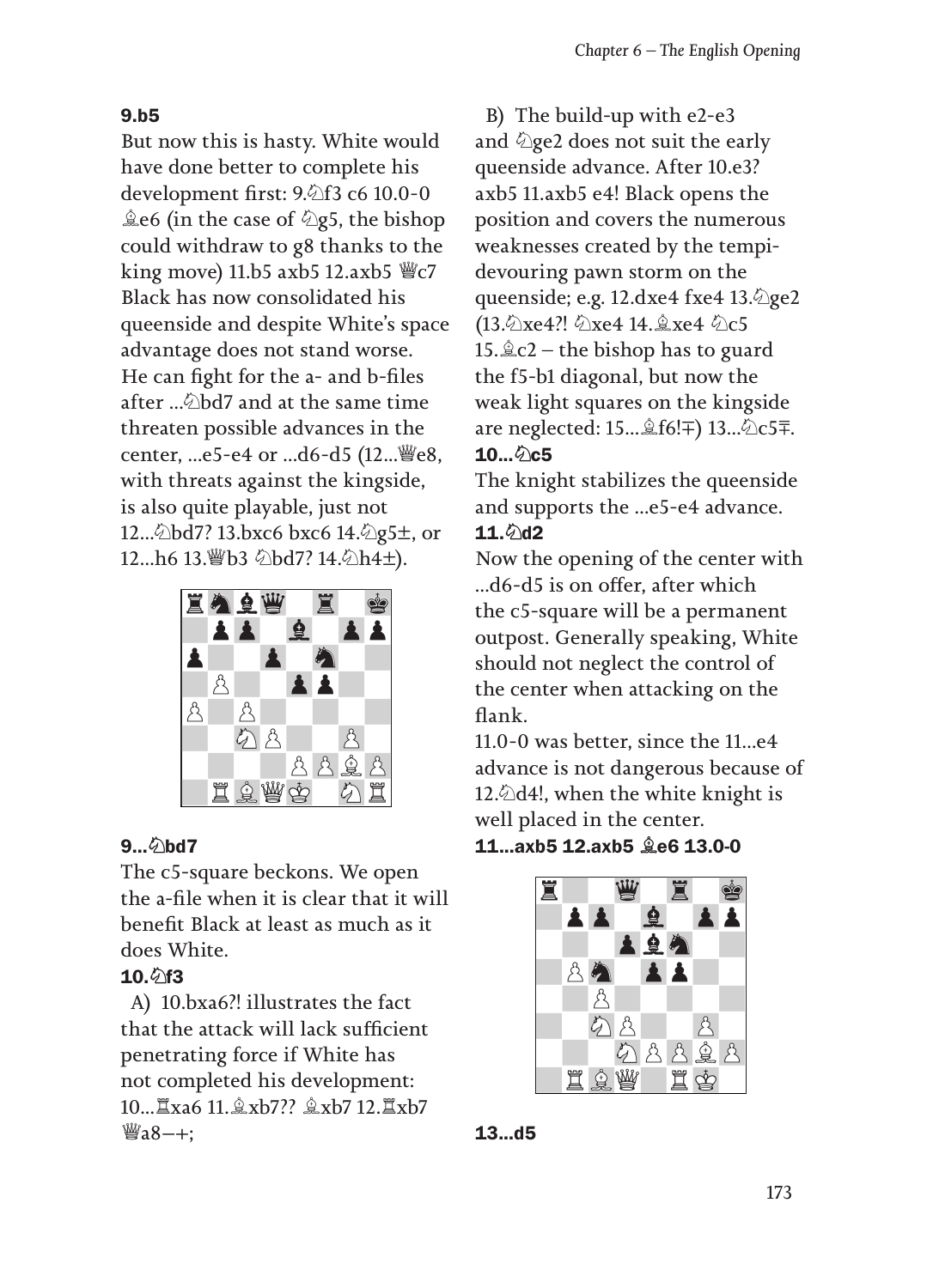Black could also keep the game closed. After ...d6-d5, however, Black's position is the more enjoyable to play in view of the active knight on c5. 13... @d7 14. 4d5 4xd5 15. cxd5 \$f7 16. $\&$ c4 b6 = is also perfectly good, the outpost on c5 making the backward b7-pawn unassailable. 14.cxd5  $\Diamond$ xd5 15.  $\hat{\Diamond}$  h2=  $\hat{\Diamond}$ f6  $15...\hat{9}$ b6 was better. Black has more space and can comfortably avoid the

### 16.♕c1 b6 17.♘xd5 ♗xd5 18.♗xd5 ♕xd5 19.♕c4

exchange of pieces.



The chances for both sides are about even. In the ensuing play, after the advance ...e5-e4, two noticeable weaknesses appear in the white position: the pawns at d3 and b5. Black was able to break through to a win after errors on both sides: 19...♖ad8?! 19...♖fd8 20.♖a1 ♕e6 21. 2a3? e4 **20. 1fc1?!** 20. 2a3!± 20...e4 21.♗xf6 21.♗a3!∞ 21...♖xf6 22.♘b3?! 22.♕xd5 ♖xd5 23.d4! ♖xd4 24.♘b3 ♖d5 25.♘xc5 bxc5 26.♖a1 h6 27.♖a7 ♖b6 28.♖xc7  $\mathbb{Z}$ xb5 = 22...exd3 23.exd3 23. $\hat{\varphi}$ <sub>XC</sub>5?  $d2$  23... $\Diamond$ e6! $\mp$  24. $\Xi$ c3 f4 25. $\mathscr{W}$ xd5

♖xd5 26.♘d2 fxg3 27.hxg3 h6 28.♘e4? 28.♔g2 ♖f7 29.♘f3 28...♖f7 29.♖a3 ♔h7 30.♔g2 ♖fd7 31. Le1 0d4 32. 0c3 0xb5 32... Lc5 33.♖b1 ♘c2 34.♖ab3 ♖xd3 35.♘e4 ♖xb3 36.♖xb3 ♖c4 33.♘xd5 ♘xa3 34. Le5 b5 35. \$f3 0c2 35...c5!  $36.$ ge4?  $36.$ ge2 $\mp$  36...c6  $36$ ...b4!-+ 37.♘f4? ♔g8? 37...♖d4+ 38.♔f5 b4 38.♖c5 ♖e7+ 39.♖e5 ♖d7 39...♖xe5+ 40.♔xe5 b4 41.d4 b3  $42.$ ) d3 h5-+ 40.  $\text{Re8+}$ ?  $40.$   $\text{Re5}$ ♖e7+ 41.♖e5 ♖xe5+ 40...♔f7 41.♖b8 b4 42.g4 b3 43.♔f5 g5 0-1

### Conclusion

In this game, flexibly postponing the development of the queen's knight led, after the early pawn storm with b4-b5, to Black's exploitation of the weak light squares on the queenside.

## Section 2: White's build-up d3, e4,  $\Diamond$ ge2

| Game 43                |      |
|------------------------|------|
| <b>Ram Soffer</b>      | 2479 |
| <b>Anton Demchenko</b> | 2595 |
| St Petersburg 2015     |      |

#### 1.g3 e5 2.c4 d6

The Russian grandmaster Anton Demchenko, against 1.g3, chooses our repertoire line, about which there is more in Chapter 7, 'Flank openings.' After 2.c4 we are in the English Opening.

3.♘c3 ♗e7 4.♗g2 f5 5.d3 ♘f6 6.e4 c6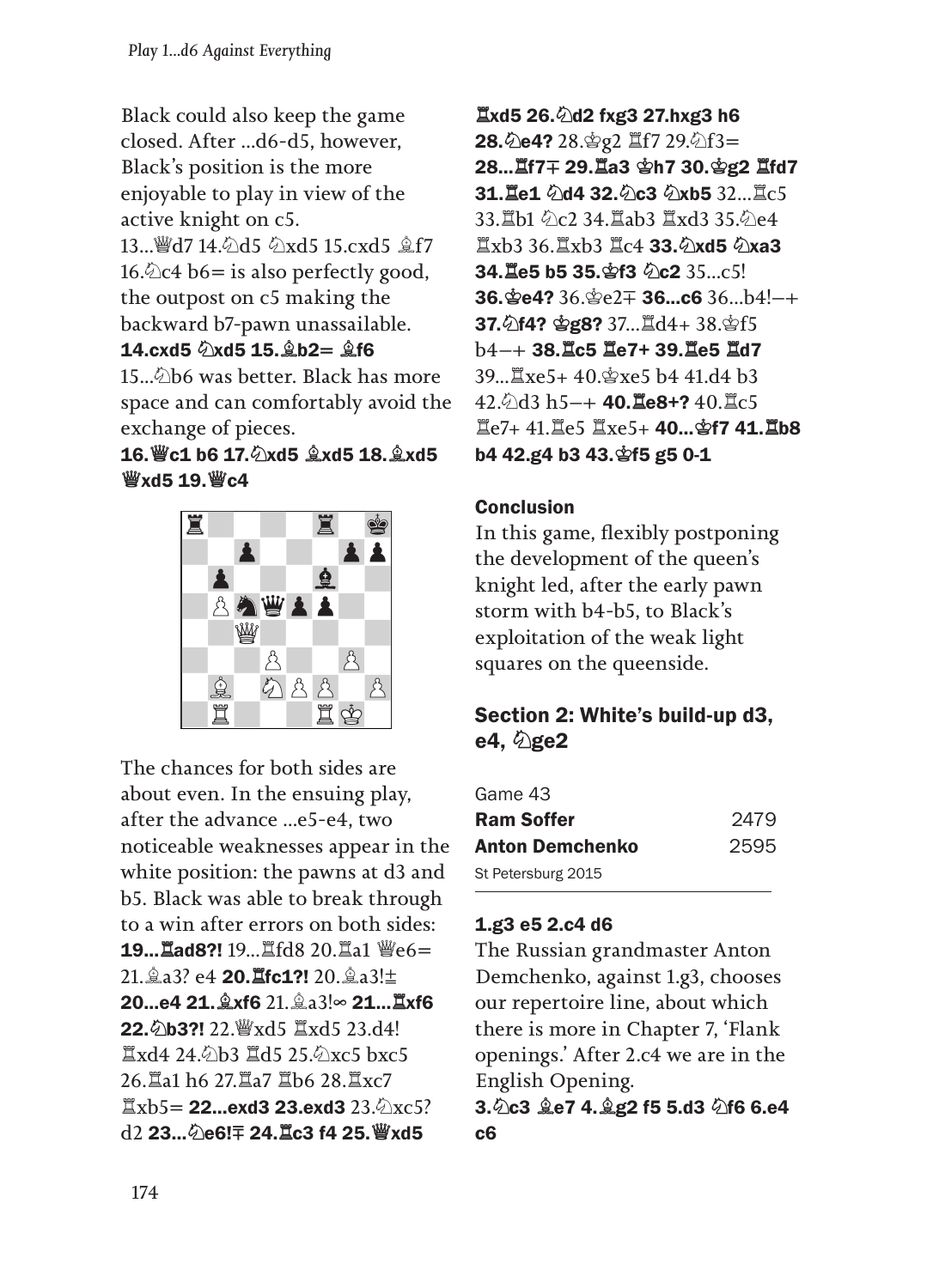Black blocks the long diagonal so that the queen's bishop no longer has to protect the b7-pawn. Those players fond of experimenting can also sacrifice the pawn. After 6...0-0!? White, with 7.♘ge2 c6 can go into the game continuation, or with 7.exf5 ♗xf5 8.♗xb7 bring about unclear complications; e.g. 8...♘bd7 9.♗xa8  $\frac{w}{x}$ xa8 10. $\frac{w}{x}$ f3  $\frac{w}{x}$ xf3  $\frac{a}{x}$ xd3 $\approx$ . In view of the central pawn mass, the king held in the center of the board, and the bleak prospects of the white rook, White's position is in practice very difficult to play. 7.♘ge2 0-0 8.0-0 ♘a6



This is the standard build-up against the system with e2-e4 and ♘ge2. Black can develop all his pieces comfortably and prepare himself well for his opponent's only active plan, h2-h3 followed by exf5,  $g3-g4$  and then d3-d4 or  $\&e2-g3$ . 9.h3 fxe4

9...h6!?N 10.exf5 ♗xf5∞ is also possible; e.g. 11.f4 (11.g4  $\triangleq$ h7=) 11...exf4 12.♘xf4 ♕d7 13.g4 ♗h7 14. e3 g5 15. he2 he5 =.  $10.$  We 4

Inasmuch as the e2-knight, in view of the e5-pawn, does not have a good square, the grandmaster from Israel trades off a knight. After 10.dxe4 White needs the move g3-g4 to activate all his pieces. 10... $\&$ c5 The pawn formation on the left-hand side of the board reminds us a bit of the Boleslavsky Wall, which we are familiar with from the Old Indian Defense. And in fact here too pressure can be built up against the white queenside, beginning with ...♗e6 and – after  $b2-b3 - ... a7-a5$ .... @b6 and ...a5-a4. In view of the closed long diagonal g2-a8 Black can, however look to expand with ...a7-a6 and ...b7-b5; e.g. 11.♗e3 ♗e6N 12.b3 ♕c8 13.g4. This devalues the f2-f4 lever, which would now burden White with an isolani on e4 (13.♔h2 ♕e8 ...♕h5): 13... $\mathcal{L} \in \mathbb{C}$  with the idea ...a7-a6 and ...b7-b5. White's b3-b4 is nothing to fear by reason of the vulnerability of the c4-pawn.



# 10...♗e6

Black threatens 11...♘xe4, winning a pawn.

10...♔h8!?N is an interesting waiting move, creating a refuge for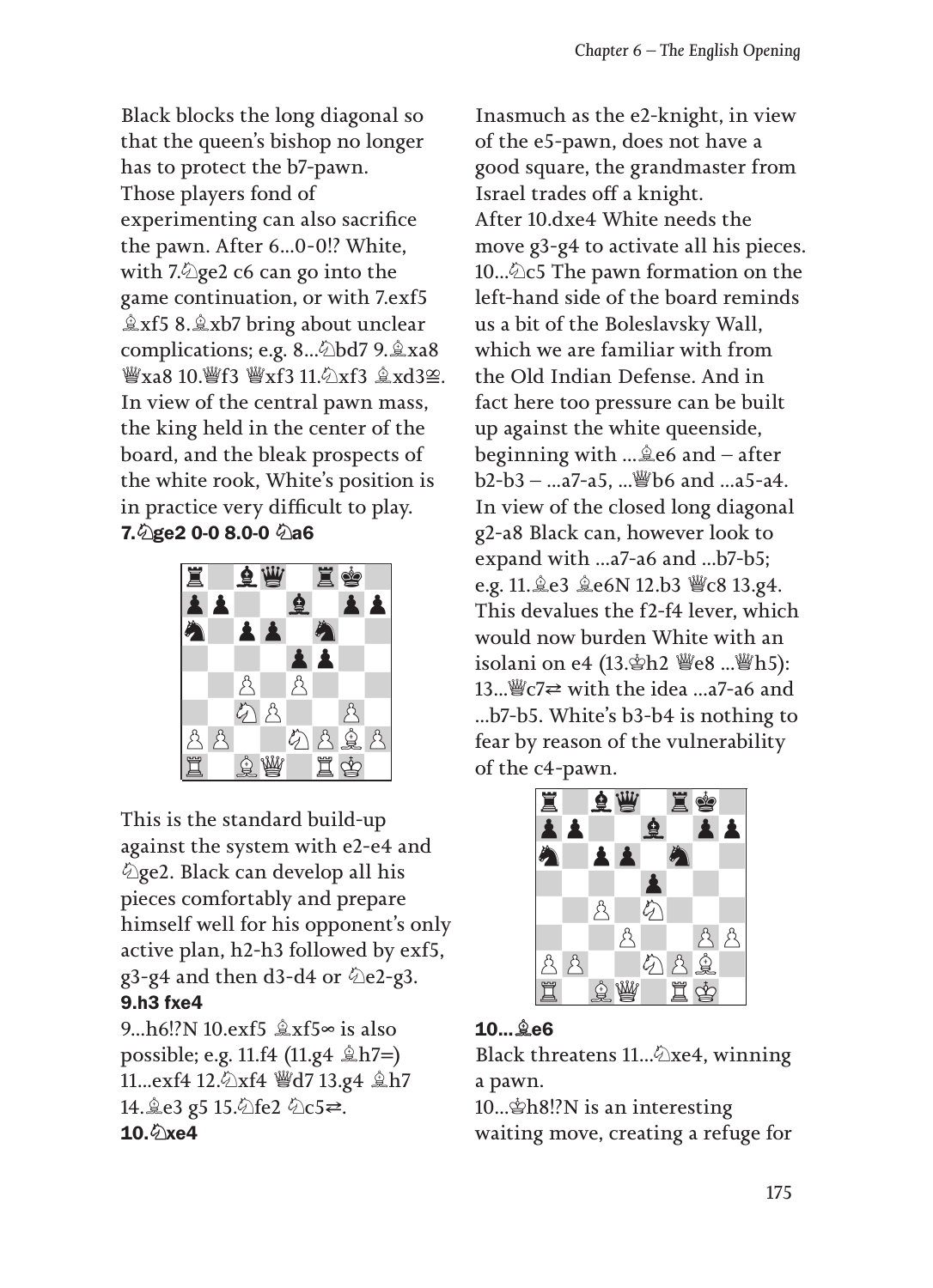the queen's bishop on g8. But how can we be sure that White will not make good use of the extra tempo? 11. 2g5 **gd7** 12. 2c3

Now we come to the planned knight exchange and further simplification. But it is not easy to attack Black's solid formation. After 12.f4 Black could complete his development with 12...♕b6+ 13.♔h1  $\Xi$ ad8⇄.

12...h6 13. @ge4 @xe4 14.dxe4 Soffer does not care to allow his opponent a mobile pawn center: 14.♘xe4 ♗e6 15.♘c3 ♕d7 16.♔h2 d5↑ 14...♗e6 15.b3 ♕d7 16.♔h2



The black position is very solid and all pieces have good squares. An advance of the white majority on the kingside is not altogether without risk. The position offers approximately even chances.

# 16...♗g5 17.♗a3

The first player prefers not to trade off his bishop.

A) Even if 17.f4 seems premature, in view of the delayed development of White's queenside it is still quite playable; e.g. 17...exf4 18.gxf4 ♗f6 19.♕d2↑ g5!?;

B) Then again, after 17.♗xg5 hxg5 White cannot exploit the weaknesses of the black structure on the kingside: 18. fol ₹ e7 19. ⁄all  $\Xi$ ad8 20. $\angle$ e3 g6 = with the idea of maneuvering the knight to d4. 17...♖ad8 18.♕e2 ♕c7 19.♖ad1 **₩а5 20. е̂ h2 のс5 21. ₩с2** 



The configuration on the left-hand side of the board again resembles the Boleslavsky Wall. Black can choose between the advance ...a7-a5-a4 and the attack on the well-fortified c4-pawn with ...a7-a6 and ...b7-b5. Then White is almost forced to play c4xb5, when Black gets the half-open a-file and a mobile pawn mass in the center. In the game Demchenko decided on ...a7-a5, but in hindsight, the alternative ...a7-a6 followed by ...b7-b5 looks more promising. **21... 曾b6** 21...a6! 22. @a1 b5 23.cxb5 axb5 24.♘e2 ♗e7 25.f4 ♖a8↑  $(25...$  (27=) **22.**  $\&$  **e2 a5** The Boleslavsky Wall. 23.f4! ♗f6 24.f5 ♗f7 25.♗a3 a4 26.b4 ♘a6 27.♖b1↑ ♘c7?! 27...♕c7 28.b5⩱ cxb5 29.cxb5 **罝c8 30. 曾b2?!** 30. ර∟ිc3! $±$  **30... ⊘a8?!**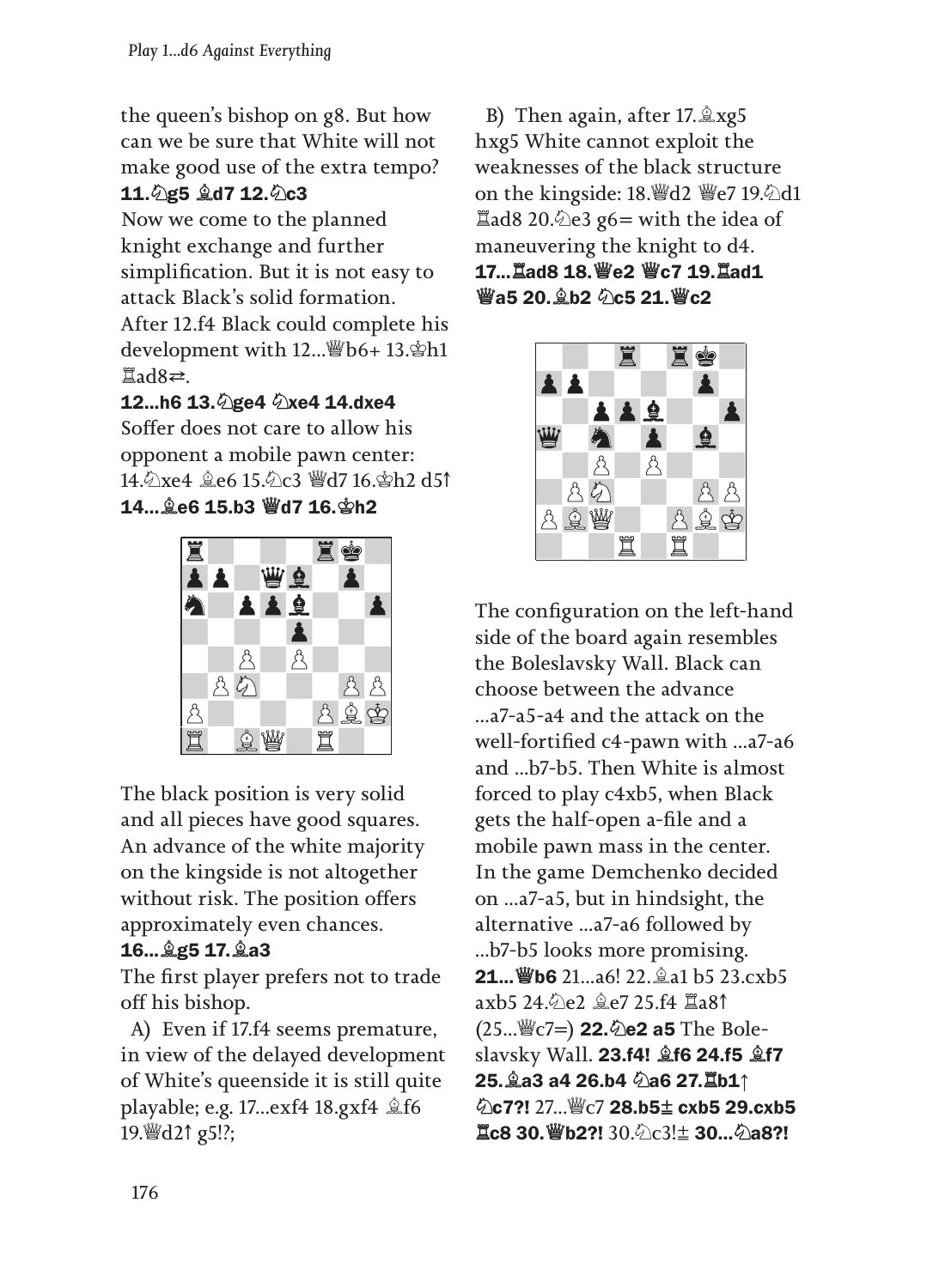```
30...♖fd8, with ...d6-d5 next. 
31.♖fd1⩱ ♖fd8 32.♘c3 ♕a5 33.♗b4 
♕a7 34.♗xd6 ♘b6 35.♗b4 ♖d4 
36.\&e2?! 36\&d5± 36...\&c4=
37.♕c3 ♖xd1 38.♖xd1 ♕b6 39.a3 
♕xb5 40.♘g1 ♕e8 41.♘f3 b5 
42.♗f1 ♕c6 43.♕e1 ♕b6 44.♖d3 
♕b7 45.♘d2?! 45.♖c3 45...♔h7 
45... e?! 46. 2xc4?! 46. 5 f3!
46...♗xc4 46...bxc4! 47.♖c3 ♗e7
47. Lc3 \&xf1 47... \&e7! \mp 48. Lxc8
\frac{\omega}{2}xc8 49.\frac{\omega}{2}xf1= \frac{\omega}{2}c2+ 50.\frac{\omega}{2}g2
♕d3 51.h4 ♔h8 52.♔h3 ♔h7 
53.♔h2 ♕d1 54.♕a2 ♕d7 55.♕e6 
♕c7 56.♕e8 ♕c2+ 57.♔h3 ♕xe4 
58.♕g6+ ♔g8 59.♕e8+
1/2 - 1/2
```
#### **Conclusion**

Against the system e2-e4 and  $\Diamond$ ge2 Black gets good development with ...c7-c6 followed by ...♗e6 and ...♘a6. The expansion with ...a7-a6 and ...b7-b5 promises Black good chances on the queenside.

## Section 3: White build-up with d3, e3, age2

| Game 44                     |      |
|-----------------------------|------|
| <b>Vitaly Sivuk</b>         | 2566 |
| <b>Deepan Chakkravarthy</b> | 2478 |
| Chennai 2016                |      |

#### 1.c4 e5 2.g3 f5

2...d6 3.♗g2 f5 4.d3 ♗e7 5.♘c3 ♘f6 is our repertoire line. 3.♗g2 ♘f6 4.d3 ♗e7 5.♘c3 d6 6.e3 0-0 7.♘ge2 c6 8.0-0 ♗e6



The white setup with e2-e3 and ♘ge2 looks harmonious and is very flexible. Depending on the course of events, the first player can become active on the kingside (f2-f4), in the center (with e3-e4 or d3-d4) or on the queenside (with b2-b4-b5). Moreover, a black try for an attack with ...f5-f4 is just about ruled out  $-$  the push simply loses a pawn. On the other hand, White is not exerting any pressure, so Black can comfortably complete his development with ...♘bd7 and, for example after ...♖c8, prepare ...a7-a6 and ...b7-b5 on the queenside or ...d6-d5 in the center.

#### 9.b3

White supports the c4-pawn, which is indispensable for a later d3-d4.

A) 9.f4 is very popular in this position, but it does leave behind a pawn weakness on e3 that from now on has to be protected by pieces. The opening of the f- and d-files with fxe5 is also not to be feared: 9... bd7 and now:

A1) 10.b3 ♖c8!? 11.h3 ♖e8N followed by ...♗f8, ...a7-a6 and ...b7-b5, perhaps also ...g7-g6 and ...♗f7;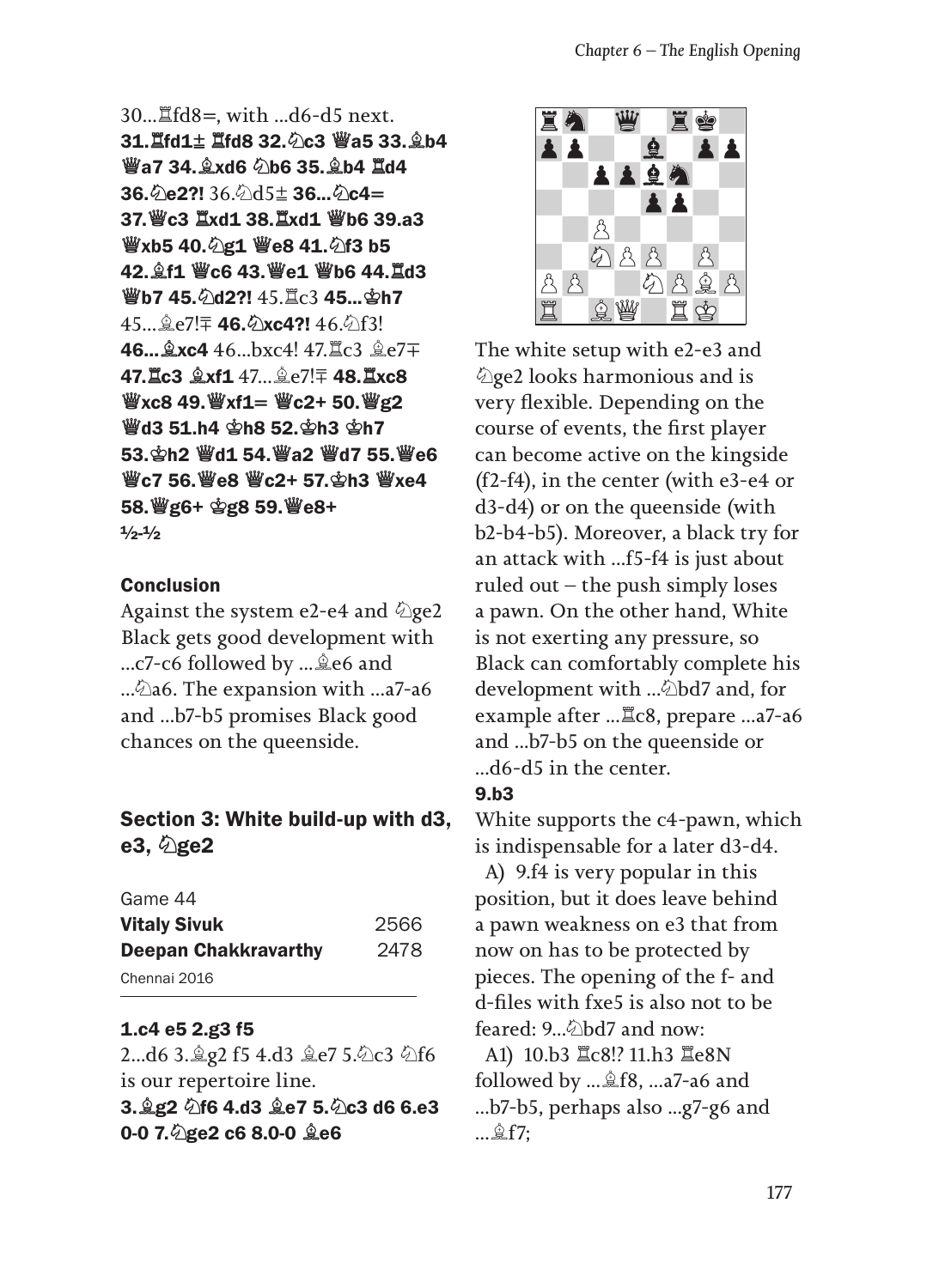A2) 10.b4 a6 11.♖b1 ♖e8N 12.a4 (12.b5?! axb5 13.cxb5 – granting the second player a central pawn majority and the half-open a-file  $-13...$  (√§  $C7\bar{=}$ ) 12... *a* f 8 Black is very flexibly placed and it is not clear how White can proceed. If the pawn storm does not show positive results, the weaknesses may work out negatively for White. Black plans, for instance, ...♗e6-f7-h5; e.g. 13. c2 盒f7!? (13... Lc8) 14.fxe5 ②xe5 15.b5 (15.♖xf5?! ♗g6⩲) 15...axb5 16.axb5 d5 17.bxc6 bxc6 18.cxd5 cxd5 19. xf5  $\angle$ c8≌ (19... 2eg4!?≌); A3) 10.♗d2 ♖c8N=

B) The first player can also prepare the b2-b4-b5 advance with 9. Lb1. After 9... のbd7 10.b4 a6 11.a4 ♔h8, however, Black is well set up and would profit from a file opening on the queenside hardly less than would White: 12.a5 (12.b5 axb5 13.axb5 ♕c7↑) 12...♖c8 9... 2bd7 10.f4



### 10...♘g4?!

The purpose of this knight excursion is not altogether clear. The move h2-h3 provoked by it suits White's build-up, and the

tempi lost through it would have been better invested elsewhere. Black can exploit the knight development to e2 in thematic fashion with the lever ...h7-h5-h4, although in most cases White simply takes the pawn and occupies the g-file. In this case, too, h2-h3 helps more than it hurts. Of course, 10...♖c8 comes into consideration, transposing to the variation 9.f4  $\Diamond$ bd7 10.b3.

#### 11.h3 2gf6 12.fxe5

The young grandmaster from Ukraine clarifies the pawn structure.

But even after the stronger 12.d4 ♕c7 the second player is relatively safe (12...e4?! 13.d5! $\pm$ ). To be sure, White can force Black to close the center with 13.♗a3! e4! (13...♖ae8?? 14.fxe5 dxe5 15. $\&$ xe7  $\&$ xe7 16.d5!+-) After 14.d5 ♗f7⊡ 15.♘d4 g6 White has a good lever with g3-g4, which secures for him an unpleasant initiative. Black can still hold the game, but it was not a good idea for him to give away two tempi! Here is a sample variation:  $16.g4 \times a5!$ 17.♗b2 cxd5 18.g5 ♘h5 19.♘xd5 ♗xd5 20.cxd5 ♕xd5 21.♕d2 ♖fc8 22.♖fc1 ♗f8 23.♖xc8 ♖xc8 24.♗f1 ♘b6 25.♔h2 (25.a4 ♘g3) 25...a6 26.a4 ♕f7 27.a5 ♘d7 28.b4↑ 12... 2xe5

After 12...dxe5, 13.d4 is the natural lever in the position. Black can, however, choose whether or not to force the play. We see an important motif here: in the case of an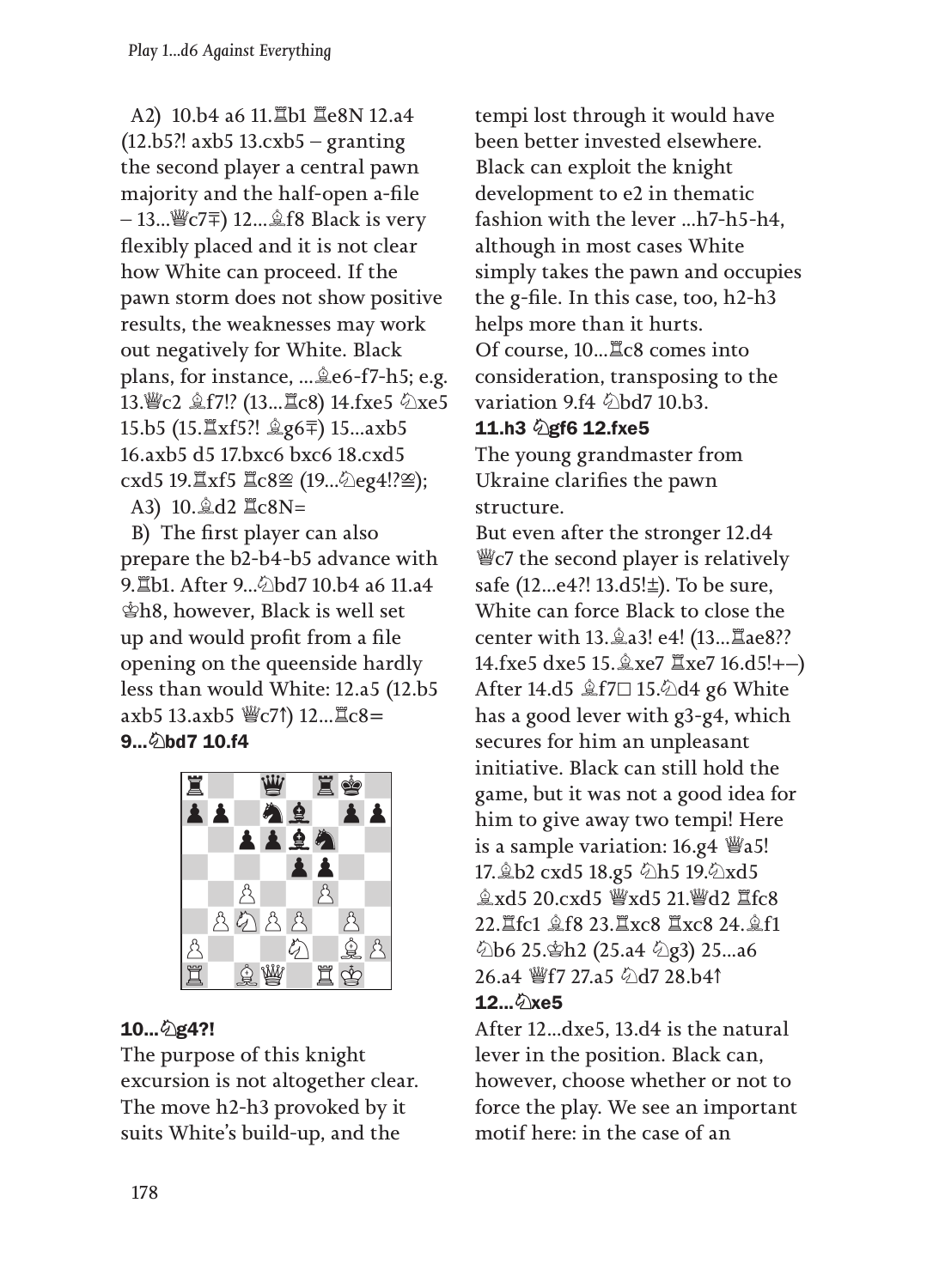opening of the position after dxe5 or d4-d5, the weaknesses in the vicinity of e3 come to light; e.g.

A) 13...♕c7 14.d5 ♗f7 15.♖xf5 ♗g6 16. 耳f1 のc5≌:

B) 13...♗d6!? 14.d5 cxd5 15.cxd5 **盒f7 16. Ixf5 盒g6 17. If1 Ic8≌;** 

C) 13...♕b6 14.dxe5 (14.d5 cxd5 15.cxd5 ♗f7 16.♖xf5 ♗g6 17.♖f1 ♖ac8) 14...♘xe5 15.♘d4 ♗c8 16.♘xf5 ♗xf5 17.♖xf5 ♖ad8 18.♕c2  $\oslash$ d3 $\infty$ 



The Indian grandmaster abstains from opening the d-file. Black's structure is sound and can in principle tolerate even the exchange of the light-squared bishop for a knight. It is true that the first player remains with an active knight outpost that guarantees him the advantage. 13.d4

The advance of this pawn to d5 is powerful, but White should have traded off Black's queen's bishop first.

Better is 13. ∆d4! *W*c8 14. ∆xe6 ♕xe6 15.♘e2!⩱. After the exchange of the light-squared bishop the vulnerable f5-pawn must be

supported with ...g7-g6, so that the knight on f4 is actively placed and in practice cannot be driven away. White has the advantage; e.g. 15...g6 16. 行4 響d7 17. gb2 Iae8 18. d4 公f7 19.d5! ♗d8 20.♘e6 ♖xe6 21.dxe6  $\frac{W}{2}$ xe6 22 $\frac{\Delta h}{\Delta t}$ .

13...♘f7 14.d5 ♗d7 15.♘d4 ♕c8 Black can protect everything, but he must be careful with the structurally significant ...c6-c5, since his opponent could get clear light-square dominance with the typical pawn-sacrifice  $\Diamond$ e6!.

### 16.dxc6

After 16.♕c2 Black's position also seems to hold, even if after 16...g6 17.e4 ♘h5! 18.♔h2 ♗f6 19.dxc6 bxc6 20.exf5!? he has to withstand a dangerous attack; e.g. 20...♗xd4 21.fxg6 ♘e5 22.♗h6 ♗f5 23.♕d2 ♗xc3 24.♕xc3 ♖f6∞.

16...bxc6 17.♕c2 g6



The position is approximately level. After some exciting play Black was able to score the win: 18.e4?! 18. b2 公h5 (18... 曾c7 19.e4) 19. f2 公e5 20.  $\Xi$ ad1 公f6= 18. th2 0h5 19. 0de2 \$f6 20. 0f4= 18... 2h5! 19. 2de2 19. gh2 gf6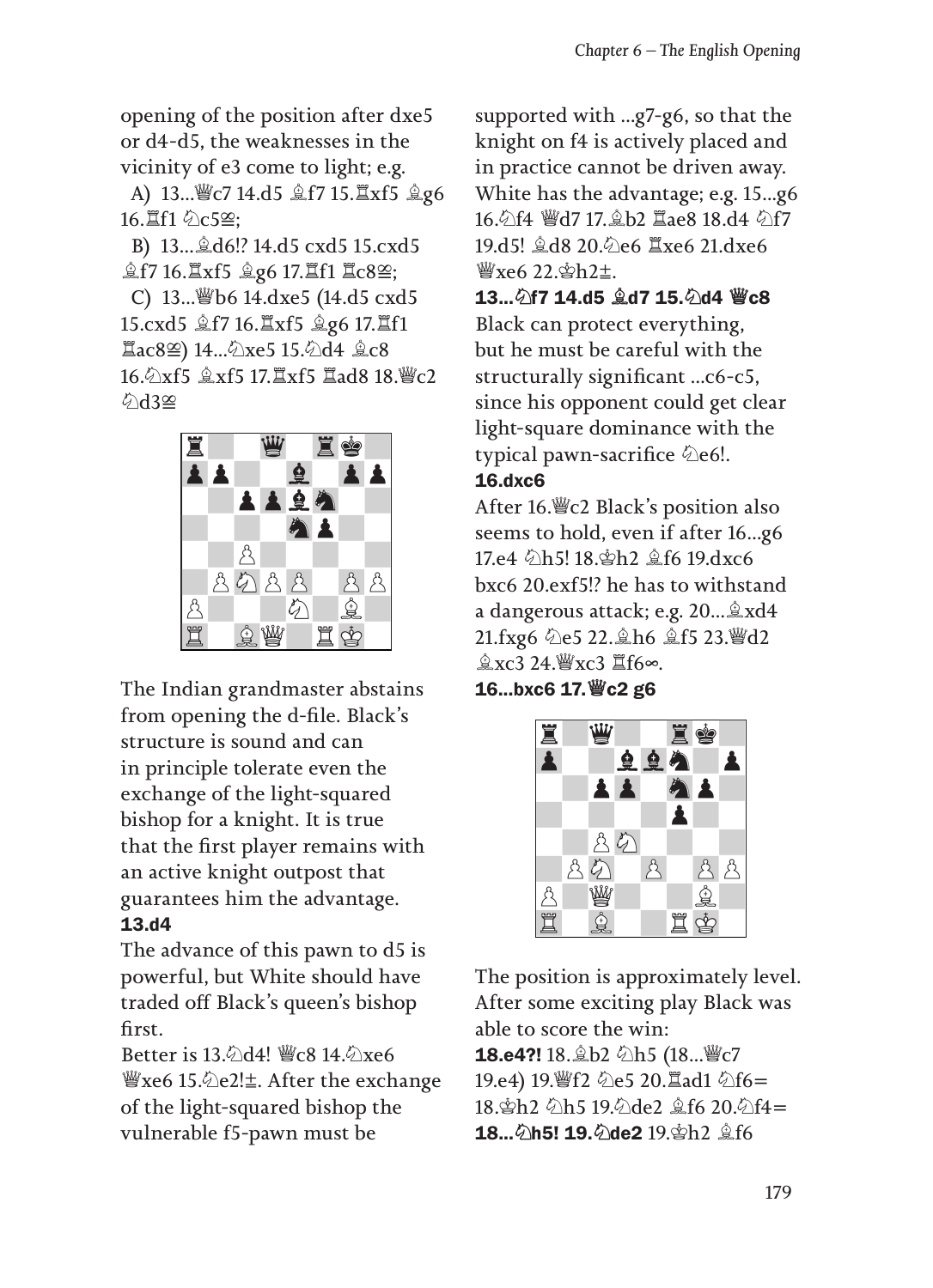20.exf5 transposes to the variation 16.♕c2 19...♗f6⩲ 20.♗b2 ♗e5 **21.**  $\Phi$ **h2?!** ≥ 21.exf5  $\&$ xf5 22. $\Xi$ xf5 gxf5 23. If1∓ **21... ₩d8?!** 21... ②xg3! 22.♘xg3 f4 23.♘ce2 fxg3+ 24.♘xg3 *₩e8* + 22. 2a4?! 22. exf5! gxf5 23. d2!± 曾h4 24. c4! **22...** 2xg3 23.♘xg3 f4 24.♗xe5 ♘xe5 25.♘f5 gxf5 25...♕g5!? 26.♖xf4 ♘g6 27.♖ff1 f4 + 28.c5 @g5 29. @c3 2e5?! 29...f3! 30.♖xf3 ♖xf3 31.♗xf3 ♕f4+ 32.♔h1 ♗xh3 30.♖g1 ♔h8 31.cxd6 ♖f6 32.♗f1 ♕h5 33.♘c5 ♖xd6 34.♘xd7 ♖xd7 35.♗c4? 35. 其g2! <sup>1</sup> 35... **Lad8-+** 35...♖d2+ 36.♖g2 ♖d3! 37.♗xd3 ♖xd3 38.♕xd3 ♘xd3 39.♖ag1 ♕e8 0-1

### **Conclusion**

The build-up with e2-e3 and  $\Diamond$ ge2 does not pose any problems for Black. He completes his development with ...c7-c6, ...♗e6 and ...♘bd7 and can, among other ideas, fight for the initiative on the queenside with ...♖c8, ...a7-a6 and ...b7-b5.

## Section 4: White's build-up with e3, d4,  $\Diamond$ ge2

| Game 45                      |      |
|------------------------------|------|
| <b>Oskar von Bahr</b>        | 2384 |
| <b>Tiger Hillarp Persson</b> | 2539 |
| Sweden tt 2015/16            |      |

### 1.c4 d6 2.g3 e5 3.♗g2 f5 4.♘c3 ♘f6

4...♗e7 first is also possible. 5.d4 ♘f6 then leads by transposition

to the game. If White instead secures the bishop pair with 5.⁄2d5 he will hardly benefit from it: 5...♘f6 6.♘xe7 ♕xe7 7.d3 0-0 The second player has won two tempi through the exchange and can now safely place his pawns on the dark squares. A possible build-up would be 8.♘f3 c5 9.0-0 ♗d7 10.b3 (10.♘h4 ♘c6 11.♗g5 ♕f7 12.a3 h6 13.♗d2 ♖ae8⇆) 10...♗c6 11.♗b2 ♘a6 followed by ... Dc7-e6-d4. Black is very solidly placed and can fight for the initiative in all three sectors of the board. In view of the closed position, as well as the possibility of an exchange on the light squares, the bishop pair offers the first player no advantage.

### 5.d4 ♗e7 6.e3

With 6.♘f3 the first player can increase his pressure on e5 and force Black into a reaction. After 6...e4! 7. 2g5 c6 8.d5 (8. 2h3 2a6 with the idea ...∕ ≥c7 and ...d6-d5 9.♗g5 ♗e6 10.d5 ♗f7 11.f3 exf3  $12.\angle xf3 \quad 0-0 \rightleftarrows$ 



analysis diagram

he has cut off the black king's pawn, which has forged ahead, away from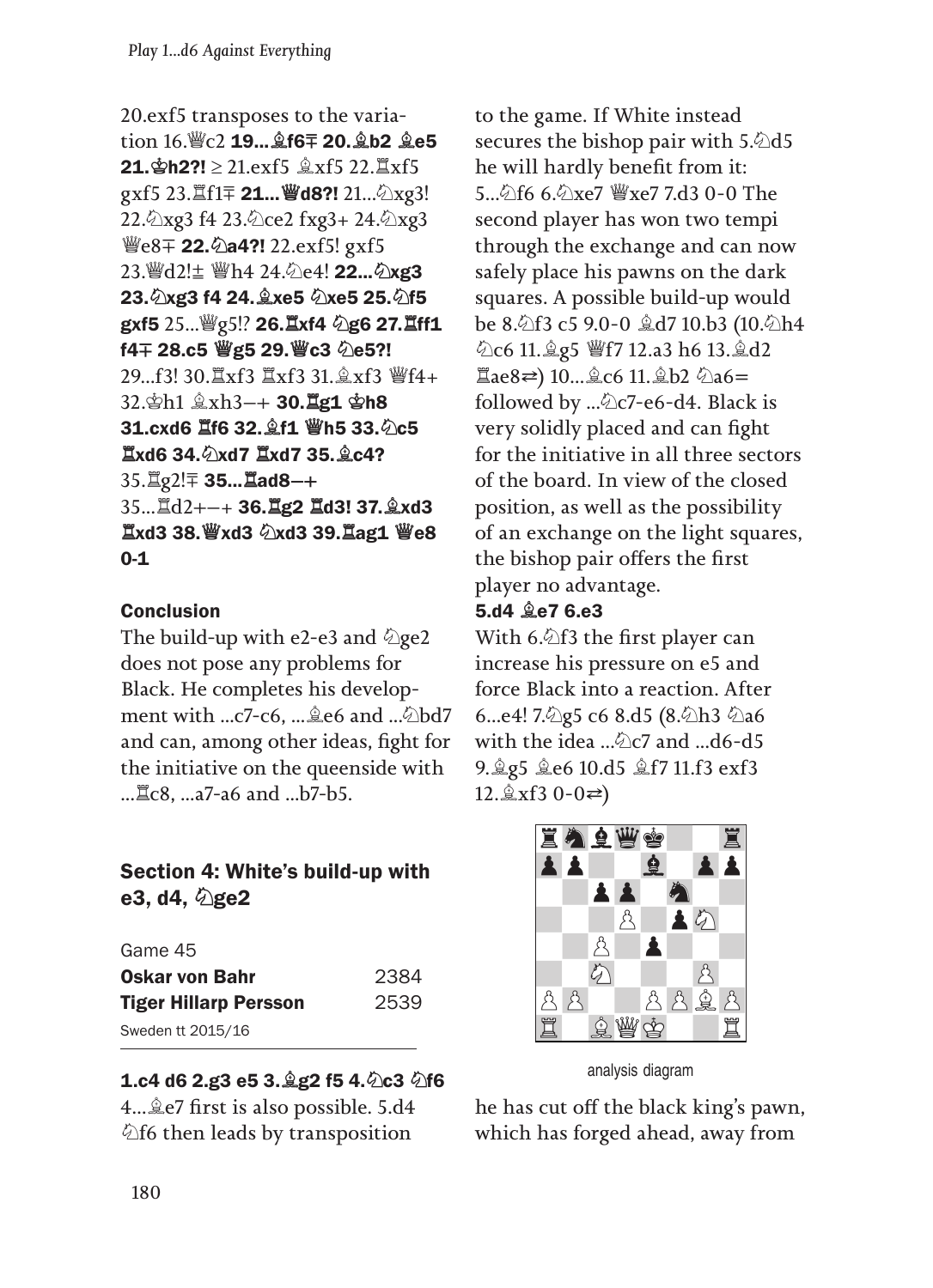protection by ...d6-d5, and looks to open the position with f2-f3. But Black can assert himself well enough:

A) 8... $\triangle xd5$  is the tactical solution: 9.♘gxe4 ♘b6 10.♘d2 ♗e6 (10...♗f6; 10...0-0) 11.b3 d5 (11...♗f6 12.♗b2 0-0) 12.cxd5 ♘xd5 13.♗b2 ♗f6 14.♕c2 ♘xc3 (14...♘a6) 15.♗xc3 0-0 16.0-0 ♘d7 17.♖ad1↑ 1-0 (55) Bocharov-Zvjagintsev, Kaliningrad 2015;

B) 8...0-0 9.0-0 ۞ g4 exploits the first player's positional concessions (9... $\&$ a6!? and; 9...h6 10. $\&$ h3  $\&$ bd7 also comes into question): 10. ∕ h3 (10.♘e6?! ♗xe6 11.dxe6 ♘a6⩲) 10...♖e8 (10...♗f6?! 11.dxc6N bxc6 12.♘d5!⩱) 11.f3 (11.dxc6 bxc6 12.♘d5  $\hat{\&}$ f8) 11...exf3 12.exf3  $\hat{\&}$ e5=

#### 6...c6



#### 7.♘ge2

With this setup, too, White refrains from putting pressure on the black center, with the result that the second player can develop his game comfortably.

7.♘f3?! at this point, however, makes no sense. After 7…e4 8.2d2 White is in fact playing a French

Defense with colors reversed and with the fianchetto of his king's bishop. Black can maintain his pawn chain c6-d5-e4 and secure for himself a long-term space advantage. After 8...d5↑ the queen's knight comes into the game via ...♘a6-c7-e6. Should White castle kingside, then an attack on the king with ...h7-h5-h4 is possible. 7...0-0 8.0-0



## 8... 2a6

The knight prevents b2-b4 and is to be developed at c7.

Kasparov played 8...a5!? here, forestalling a later b2-b4. The move is quite playable, but it defines the role of the a-pawn prematurely: 9.c5?! (9.b3  $\&$ a6 10.  $\&$ b2 e4 = 11.d5?!  $\&$ c5↑) 9...e4 10.cxd6 ♗xd6 11.b3 ♘a6⩲ 0-1 (35) KEB-Kasparov, ICC INT 1998. Our repertoire move is 8...♗e6. The a-pawn, after ...a7-a6, could help attack the white c-pawn later with ...b7-b5. 9.b3 ♗f7 (not 9...♘bd7?!, since Black is forced to exchange on d5 after 10.d5! $±$ , but 9...∕ a6!? is quite possible) 10.♗b2 ♘bd7, with a flexible game over the whole board; e.g. 11.e4 fxe4 12.۞xe4 ۞xe4 13. gxe4 d5 14. gf5 e4 15. 公f4 公f6=.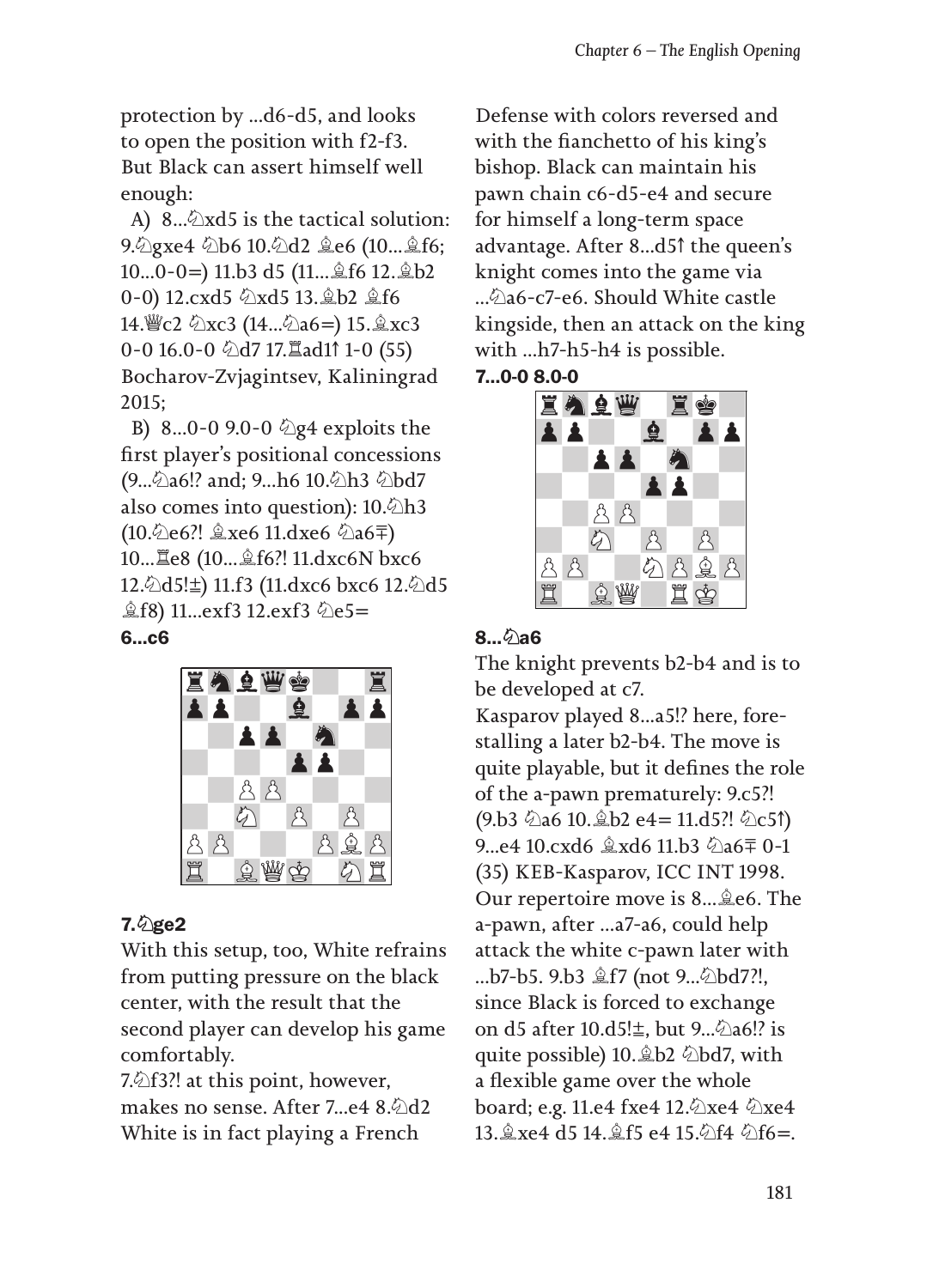

### 9.b3

White dispenses with b2-b4-b5, which likewise does not secure him a clear initiative.

After 9.♖b1 ♗e6 10.d5 ♗d7 the first player gets in b2-b4. But Black's pieces are very harmoniously positioned despite the lack of space and are ready, potentially, to occupy the holes in the white formation; e.g. 11.b4 (11.dxc6N bxc6 12.b4 ♖b8 13.♕a4 ♖b6⇆) 11...♘c7N 12.dxc6 ♗xc6 13.e4 ♘xe4 14.♘xe4 ♗xe4 15.♗xe4 fxe4 16.♘c3 ♕d7 17.♘xe4 b5 18.cxb5 ⊘xb5≥.

# 9...e4

The clever thing is to wait to play this move only after the white queen's bishop goes to b2, as then the e3-pawn would be unprotected after the lever f2-f3.

9...♗d7 promises Black full-fledged play; e.g. 10. tb2 (10. ta3N *। e8*  $\rightleftharpoons$ , with ideas like ...♖d8 and ...b7-b5) 10...e4 11.f3N (11.d5?!N ۞c5↑) 11...d5 12.fxe4 dxe4! $\rightleftharpoons$ . This recapture is an important option in the French formation. White now has a sound majority on the queenside, true, but the weaknesses at e3 and d3, the lack of space on the kingside, and

the limited mobility of the white king's bishop weigh heavily against him. Black has very good prospects on the right-hand side of the board. 10.d5 c5?!

In principle the Swedish grandmaster has now reached a very sound structure. Black has the lever ...b7-b5, the b4- and e5-squares for his knights, and the long diagonal for his king's bishop after ...♗f6. Unfortunately, this formation is destroyed by White's next move!

10... 2c5 11. 彎d2 (11.b4?! 2d3 12. 2f4 ♘e5⩲) 11...a5⇆, 10...♘g4!?, 10...♗d7 and  $10...\&c7$ , cutting off the d5-pawn from support by e3-e4, were good alternatives, in each case with about even chances.



# 11.f3!

The FIDE Master Oskar von Bahr, also from Sweden, jumps at the opportunity and opens the position on the kingside.

```
11...exf3 12.♗xf3 ♘c7 13.♘f4↑
```
White now threatens e3-e4, when all his kingside pieces are becoming active. On the other hand, Black's counterplay with ...b7-b5 fails to the